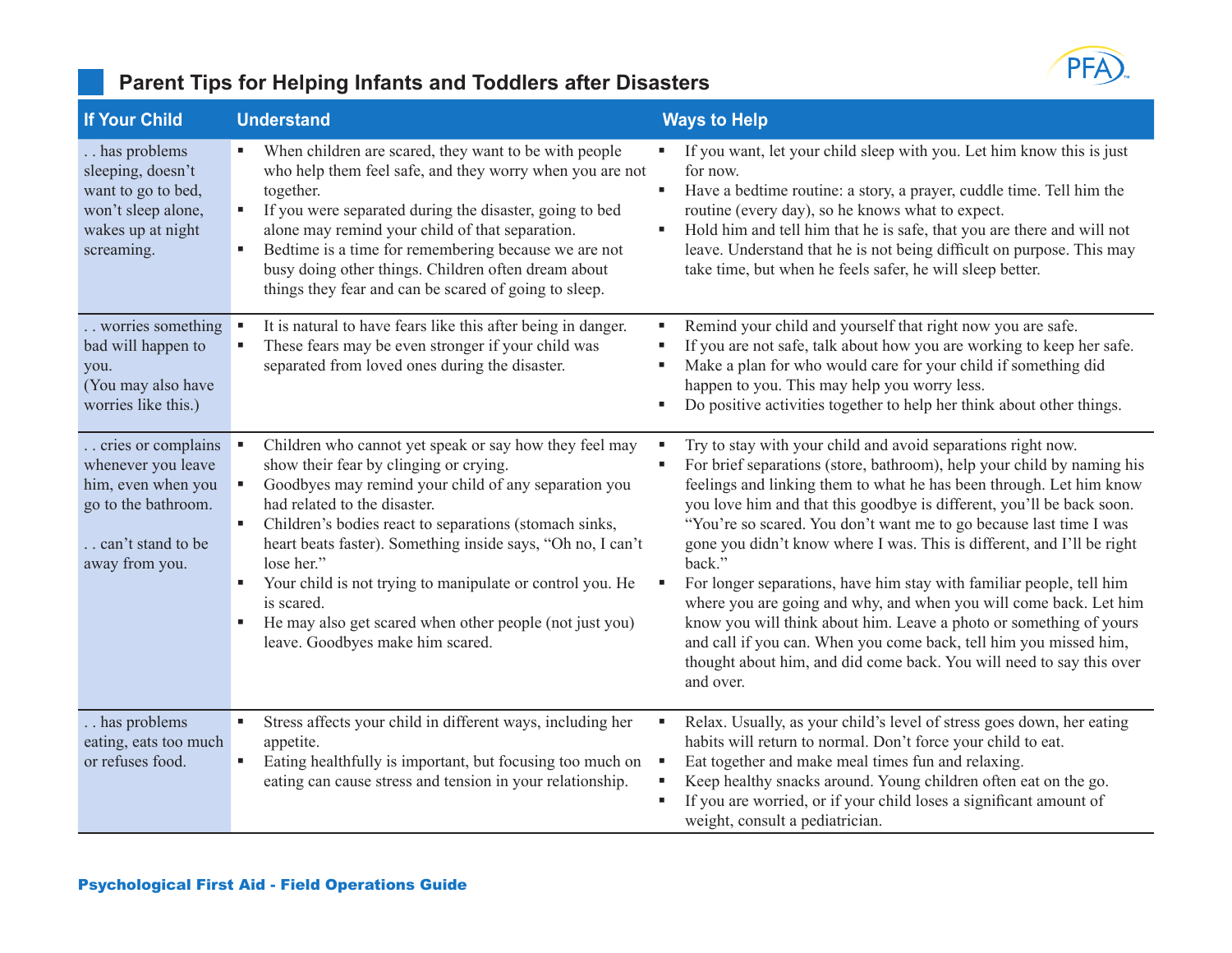

### **Parent Tips for Helping Infants and Toddlers after Disasters**

| <b>If Your Child</b>                                                                                      | <b>Understand</b>                                                                                                                                                                                                                                                                                                                                                                                                                                                   | <b>Ways to Help</b>                                                                                                                                                                                                                                                                                                                                                                                                                                                                                                                                                                                                                             |
|-----------------------------------------------------------------------------------------------------------|---------------------------------------------------------------------------------------------------------------------------------------------------------------------------------------------------------------------------------------------------------------------------------------------------------------------------------------------------------------------------------------------------------------------------------------------------------------------|-------------------------------------------------------------------------------------------------------------------------------------------------------------------------------------------------------------------------------------------------------------------------------------------------------------------------------------------------------------------------------------------------------------------------------------------------------------------------------------------------------------------------------------------------------------------------------------------------------------------------------------------------|
| . is not able to do<br>things he used to do<br>(like use the potty).<br>does not talk like he<br>used to. | Often when young children are stressed or scared, they<br>temporarily lose abilities or skills they recently learned.<br>This is the way young children tell us that they are not okay and<br>٠<br>need our help.<br>Losing an ability after children have gained it (like starting to<br>٠<br>wet the bed again) can make them feel ashamed or embarrassed.<br>Caregivers should be understanding and supportive.<br>Your child is not doing this on purpose.<br>٠ | Avoid criticism. It makes him worried that he'll never learn.<br>Do not force your child. It creates a power struggle.<br>٥<br>Instead of focusing on the ability (like not using the potty), help your child<br>л<br>feel understood, accepted, loved, and supported.<br>As your child feels safer, he will recover the ability he lost.<br>۵                                                                                                                                                                                                                                                                                                  |
| . is reckless, does<br>dangerous things.                                                                  | It may seem strange, but when children feel unsafe, they often<br>٠<br>behave in unsafe ways.<br>It is one way of saying, "I need you. Show me I'm important by<br>keeping me safe."                                                                                                                                                                                                                                                                                | Keep her safe. Calmly go and get her and hold her if necessary.<br>٠<br>Let her know that what she is doing is unsafe, that she is important, and you<br>٠<br>wouldn't want anything to happen to her.<br>Show her other more positive ways that she can have your attention.<br>٠                                                                                                                                                                                                                                                                                                                                                              |
| is scared by things<br>that did not scare her<br>before.                                                  | Young children believe their parents are all-powerful and can<br>protect them from anything. This belief helps them feel safe.<br>Because of what happened, this belief has been damaged, and<br>٠<br>without it, the world is a scarier place.<br>Many things may remind your child of the disaster (rain,<br>Е<br>aftershocks, ambulances, people yelling, a scared look on your<br>face), and will scare her.<br>It is not your fault-it was the disaster.<br>٠  | When your child is scared, talk to her about how you will keep her safe.<br>٠<br>If things remind your child of the disaster and cause her to worry that it is<br>٠<br>happening again, help her understand how what is happening now (like rain<br>or aftershocks) is different from the disaster.<br>If she talks about monsters, join her in chasing them out. "Go away, monster.<br>٠<br>Don't bother my baby. I'm going to tell the monster boo, and it will get<br>scared and go away. Boo, boo."<br>Your child is too young to understand and recognize how you did protect her,<br>٠<br>but remind yourself of the good things you did. |
| seems "hyper,"<br>can't sit still, and<br>doesn't pay attention to<br>anything.                           | Fear can create nervous energy that stays in our bodies.<br>٠<br>Adults sometimes pace when worried. Young children run,<br>٠<br>jump, and fidget.<br>When our minds are stuck on bad things, it is hard to pay<br>٠<br>attention to other things.<br>Some children are naturally active.<br>ш                                                                                                                                                                      | Help your child to recognize his feelings (fear, worry) and reassure your child<br>٠<br>that he is safe.<br>Help your child get rid of nervous energy (stretching, running, sports,<br>٠<br>breathing deep and slow).<br>Sit with him and do an activity you both enjoy (throw a ball, read books, play,<br>٠<br>draw). Even if he doesn't stop running around, this helps him.<br>If your child is naturally active, focus on the positive. Think of all the energy<br>٠<br>he has to get things done, and find activities that fit his needs.                                                                                                 |
| . plays in a violent<br>way.<br>keeps talking about<br>the disaster and the bad<br>things he saw.         | Young children often talk through play. Violent play can be their •<br>way of telling us how crazy things were or are, and how they<br>feel inside.<br>When your child talks about what happened, strong feelings<br>may come up both for you and your child (fear, sadness, anger).                                                                                                                                                                                | If you can tolerate it, listen to your child when he "talks."<br>As your child plays, notice the feelings he has and help him by naming<br>٠<br>feelings and being there to support him (hold him, soothe him).<br>If he gets overly upset, spaces out, or he plays out the same upsetting scene,<br>٠<br>help him calm down, help him feel safe, and consider getting professional<br>help.                                                                                                                                                                                                                                                    |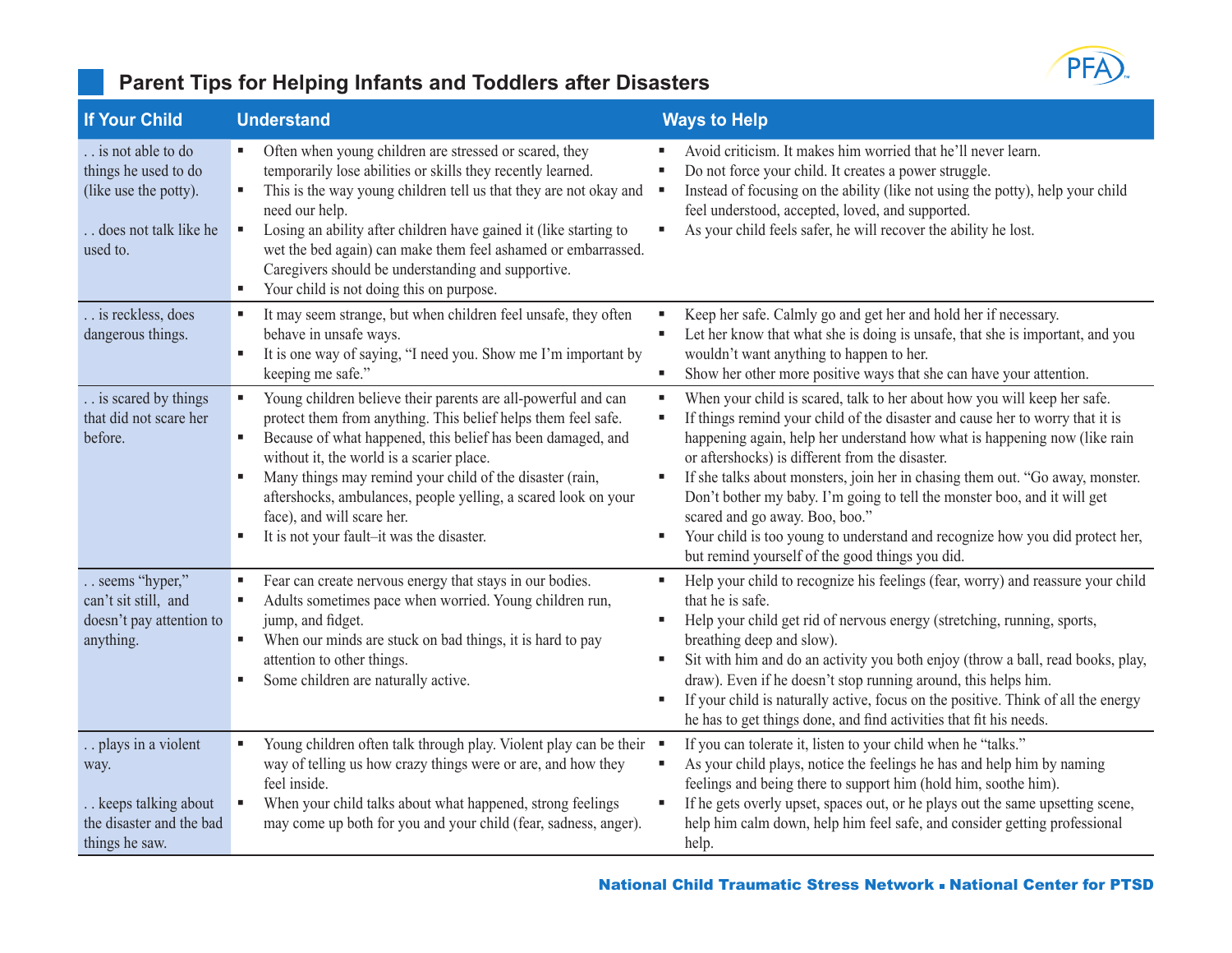

| <b>If Your Child</b>                                                                                               | <b>Understand</b>                                                                                                                                                                                                                                                                                                                                                                                                                             | <b>Ways to Help</b>                                                                                                                                                                                                                                                                                                                                                                                                                                                                                                                                                                                                                                                         |
|--------------------------------------------------------------------------------------------------------------------|-----------------------------------------------------------------------------------------------------------------------------------------------------------------------------------------------------------------------------------------------------------------------------------------------------------------------------------------------------------------------------------------------------------------------------------------------|-----------------------------------------------------------------------------------------------------------------------------------------------------------------------------------------------------------------------------------------------------------------------------------------------------------------------------------------------------------------------------------------------------------------------------------------------------------------------------------------------------------------------------------------------------------------------------------------------------------------------------------------------------------------------------|
| . .is now very<br>demanding and<br>controlling.<br>. seems "stubborn"<br>insisting that things<br>be done her way. | Between the age of 18 months to 3 years, young children<br>often seem "controlling."<br>It can be annoying, but it is a normal part of growing up<br>٠<br>and helps them learn that they are important and can make<br>things happen.<br>When children feel unsafe, they may become more<br>٠<br>controlling than usual. This is one way of dealing with<br>fears. They are saying, "Things are so crazy I need control "<br>over something." | Remember your child is not controlling or bad. This is normal, but<br>may be worse right now because she feels unsafe.<br>Let your child have control over small things. Give her choices over<br>٠<br>what she wears or eats, games you play, stories you read. If she has<br>control over small things, it can make her feel better. Balance giving<br>her choices and control with giving her structure and routines. She will<br>feel unsafe if she "runs the show."<br>Cheer her on as she tries new things. She can also feel more in control<br>when she can put her shoes on, put a puzzle together, pour juice.                                                    |
| . tantrums and is<br>cranky.<br>. .yells a lot – more<br>than usual.                                               | Even before the disaster, your child may have had<br>٠<br>tantrums. They are a normal part of being little. It's<br>frustrating when you can't do things and when you don't<br>have the words to say what you want or need.<br>Now, your child has a lot to be upset about (just like you)<br>and may really need to cry and yell.                                                                                                            | Let him know you understand how hard this is for him. "Thing are<br>٠<br>really bad right now. It's been so scary. We don't have your toys or TV,<br>and you're mad."<br>Tolerate tantrums more than you usually would, and respond with love<br>٠<br>rather than discipline. You might not normally do this, but things are<br>not normal. If he cries or yells, stay with him and let him know you<br>are there for him. Reasonable limits should be set if tantrums become<br>frequent or are extreme.                                                                                                                                                                   |
| hits you.                                                                                                          | For children, hitting is a way of expressing anger.<br>ш<br>When children can hit adults they feel unsafe. It's scary to<br>be able to hit someone who's supposed to protect you.<br>Hitting can also come from seeing other people hit each<br>ш<br>other.                                                                                                                                                                                   | Each time your child hits, let her know that this is not okay. Hold her<br>л<br>hands, so she can't hit, have her sit down. Say something like, "It's<br>not okay to hit, it's not safe. When you hit, you are going to need to sit<br>down."<br>If she is old enough, give her the words to use or tell her what she<br>٠<br>needs to do. Tell her, "Use your words. Say, I want that toy."<br>Help her express anger in other ways (play, talk, draw).<br>٠<br>If you are having conflict with other adults, try to work it out in<br>٠<br>private, away from where your child can see or hear you. If needed,<br>talk with a friend or professional about your feelings. |
| . says "Go away, I<br>hate you!"<br>says "This is all<br>your fault."                                              | The real problem is the disaster and everything that<br>followed, but your child is too little to fully understand<br>that.<br>When things go wrong, young children often get mad<br>٠<br>at their parents because they believe they should have<br>stopped it from happening.<br>You are not to blame, but now is not the time to defend<br>٠<br>yourself. Your child needs you.                                                             | Remember what your child has been through. He doesn't mean<br>٠<br>everything he is saying; he's angry and dealing with so many difficult<br>feelings.<br>Support your child's feeling of anger, but gently redirect the anger<br>٠<br>towards the disaster. "You are really mad. Lots of bad things have<br>happened. I'm mad too. I really wish it didn't happen, but even<br>mommies can't make hurricanes not happen. It's so hard for both of<br>us."                                                                                                                                                                                                                  |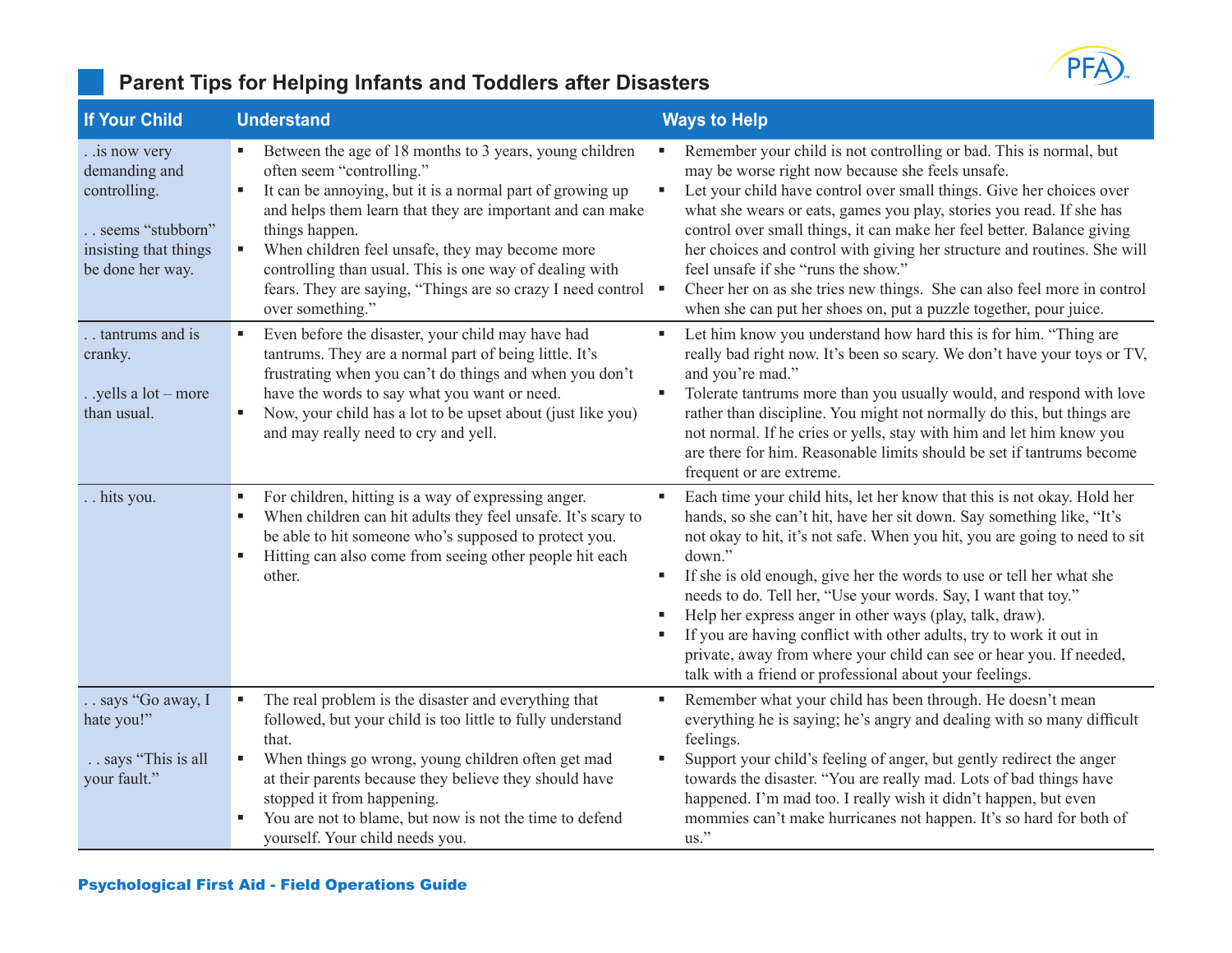

### **Parent Tips for Helping Infants and Toddlers after Disasters**

| <b>If Your Child</b>                                                                                     | <b>Understand</b>                                                                                                                                                                                                                                                                                                                                                                                        | <b>Ways to Help</b>                                                                                                                                                                                                                                                                                                                                                                                                                                                                                                                                                              |
|----------------------------------------------------------------------------------------------------------|----------------------------------------------------------------------------------------------------------------------------------------------------------------------------------------------------------------------------------------------------------------------------------------------------------------------------------------------------------------------------------------------------------|----------------------------------------------------------------------------------------------------------------------------------------------------------------------------------------------------------------------------------------------------------------------------------------------------------------------------------------------------------------------------------------------------------------------------------------------------------------------------------------------------------------------------------------------------------------------------------|
| . doesn't want to<br>play or do anything.<br>seems to not really<br>have any feelings<br>(happy or sad). | Your child needs you. So much has happened and he may<br>be feeling sad and overwhelmed.<br>When children are stressed, some yell and others shut<br>down. Both need their loved ones.                                                                                                                                                                                                                   | Sit by your child and keep him close. Let him know you care.<br>If you can, give words to his feelings. Let him know it's okay to feel<br>sad, mad, or worried. "It seems like you don't want to do anything. I<br>wonder if you are sad. It's okay to be sad. I will stay with you."<br>Try to do things with your child, anything he might like (read a book,<br>sing, play together).                                                                                                                                                                                         |
| . cries a lot.                                                                                           | Your family may have experienced difficult changes<br>٠<br>because of the disaster, and it is natural that your child is<br>sad.<br>When you let your child feel sad and provide her with<br>٠<br>comfort, you help your child even if she remains sad.<br>If you have strong feelings of sadness, it may be good for<br>you to get support. Your child's well-being is connected<br>to your well-being. | Allow your child to express feelings of sadness.<br>٠<br>Help your child name her feelings and understand why she may feel<br>that way. "I think you're sad. A lot of hard things have happened"<br>Support your child by sitting with her and giving her extra attention.<br>Spend special time together.<br>Help your child feel hopeful about the future. Together think and talk<br>about how your lives will continue and the good things you will do,<br>like go for a walk, go to the park or zoo, play with friends.<br>Take care of yourself.<br>٠                      |
| . misses people you<br>are no longer able to<br>see after the disaster.                                  | Even though young children do not always express how<br>they feel, be aware that it is difficult for them when they<br>lose contact with important people.<br>If someone close to your child died, your child may show<br>stronger reactions to the disaster.<br>Young children do not understand death, and may think<br>that the person can come back.                                                 | For those that have moved away, help your child stay in touch in<br>some way (for example, sending pictures or cards, calling).<br>Help your child talk about these important people. Even when we are<br>apart from people, we can still have positive feelings about them by<br>remembering and talking about them.<br>Acknowledge how hard it is to not be able to see people we care for.<br>It is sad.<br>Where someone has died, answer your child's questions simply and<br>honestly. When strong reactions last longer than two weeks, seek help<br>from a professional. |
| . misses things you<br>have lost because of<br>the disaster.                                             | When a disaster brings so much loss to a family and<br>community, it is easy to lose sight of how much the loss<br>of a toy or other important item (blanket) can mean to a<br>child.<br>Grieving for a toy is also your child's way of grieving for<br>all you had before the disaster.                                                                                                                 | Allow your child to express feelings of sadness. It is sad that your<br>child lost her toy or blanket.<br>If possible, try to find something that would replace the toy or blanket<br>that would be acceptable and satisfying to your child.<br>Distract your child with other activities.                                                                                                                                                                                                                                                                                       |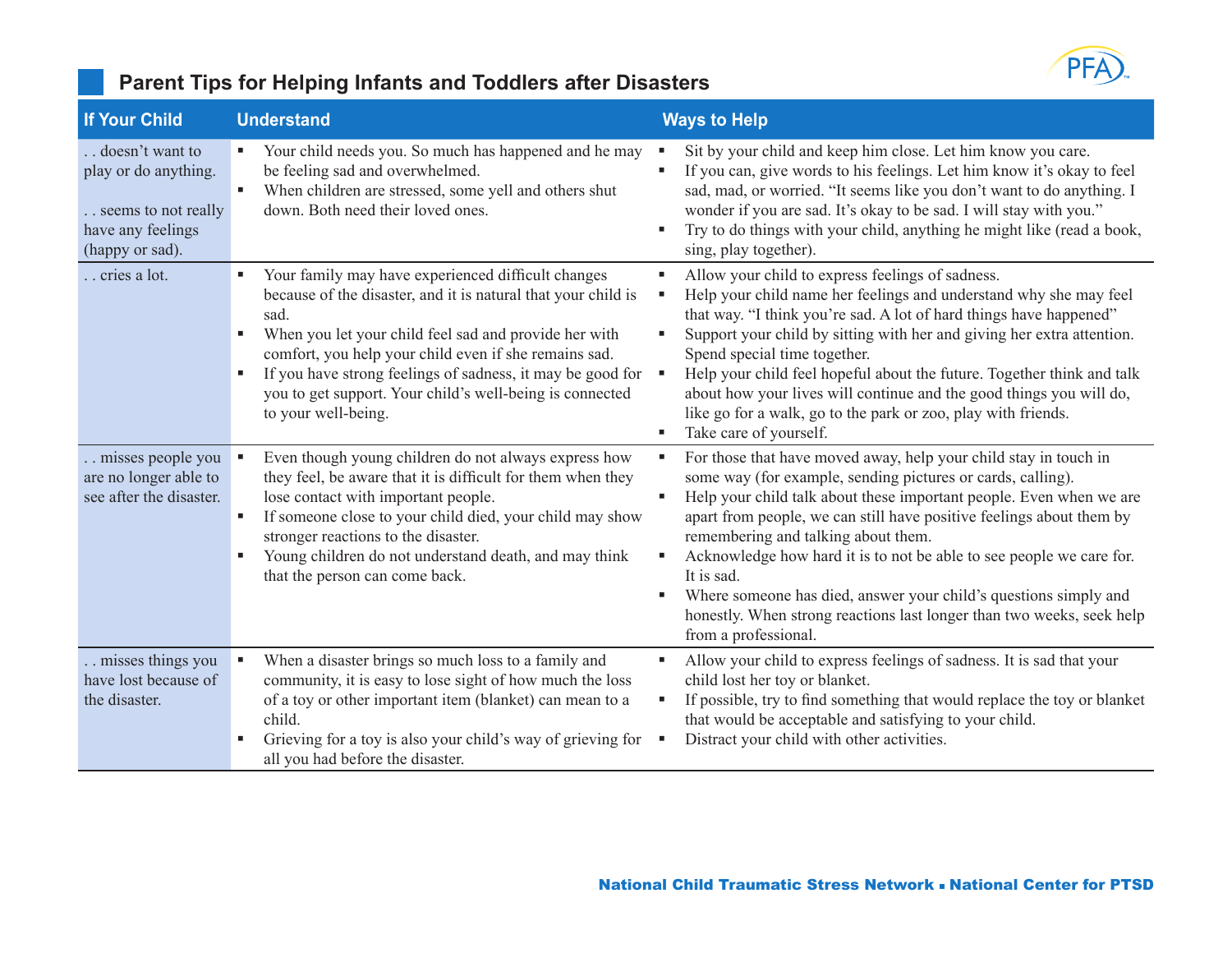### **Parent Tips for Helping Preschool-Age Children after Disasters**



| <b>Reactions/Behavior</b>                                                                                                                                                                                                                                                                                                                  | <b>Responses</b>                                                                                                                                                                                                                                                                                                                                                                                                                                                                                                                                                                                   | <b>Examples of things to do and say</b>                                                                                                                                                                                                                                                                                                                                                                                                                                                                                                  |
|--------------------------------------------------------------------------------------------------------------------------------------------------------------------------------------------------------------------------------------------------------------------------------------------------------------------------------------------|----------------------------------------------------------------------------------------------------------------------------------------------------------------------------------------------------------------------------------------------------------------------------------------------------------------------------------------------------------------------------------------------------------------------------------------------------------------------------------------------------------------------------------------------------------------------------------------------------|------------------------------------------------------------------------------------------------------------------------------------------------------------------------------------------------------------------------------------------------------------------------------------------------------------------------------------------------------------------------------------------------------------------------------------------------------------------------------------------------------------------------------------------|
| Helplessness and passivity: Young children know<br>they can't protect themselves. In a disaster, they feel<br>even more helpless. They want to know their parents<br>will keep them safe. They might express this by being<br>unusually quiet or agitated.                                                                                 | Provide comfort, rest, food, water, and<br>٠<br>opportunities for play and drawing.<br>Provide ways to turn spontaneous drawing or<br>٠<br>playing about traumatic events to something that<br>would make them feel safer or better.<br>Reassure your child that you and other grownups<br>will protect them.                                                                                                                                                                                                                                                                                      | Give your child more hugs, hand holding, or time<br>in your lap.<br>Make sure there is a special safe area for your<br>ш<br>child to play with proper supervision.<br>In play, a four year old keeps having the blocks<br>٠<br>knocked down by hurricane winds. Asked, "Can<br>you make it safe from the winds?" the child<br>quickly builds a double block thick wall and says,<br>"Winds won't get us now." A parent might respond<br>with, "That wall sure is strong," and explain,<br>"We're doing a lot of things to keep us safe." |
| General fearfulness: Young children may become<br>more afraid of being alone, being in the bathroom,<br>going to sleep, or otherwise separated from parents.<br>Children want to believe that their parents can protect<br>them in all situations and that other grownups, such as<br>teachers or police officers, are there to help them. | Be as calm as you can with your child. Try not to<br>$\blacksquare$<br>voice your own fears in front of your child.<br>Help children regain confidence that you aren't<br>$\blacksquare$<br>leaving them and that you can protect them.<br>Remind them that there are people working to<br>$\blacksquare$<br>keep families safe, and that your family can get<br>more help if you need to.<br>If you leave, reassure your children you will be<br>back. Tell them a realistic time in words they<br>understand, and be back on time.<br>Give your child ways to communicate their fears<br>to you. | Be aware when you are on the phone or talking<br>٠<br>to others, that your child does not overhear you<br>expressing fear.<br>Say things such as, "We are safe from the<br>٠<br>earthquake now, and people are working hard to<br>make sure we are okay."<br>Say, "If you start feeling more scared, come and<br>٠<br>take my hand. Then I'll know you need to tell me<br>something."                                                                                                                                                    |
| Confusion about the danger being over: Young children<br>can overhear things from adults and older children,<br>or see things on TV, or just imagine that it is happen-<br>ing all over again. They believe the danger is closer to<br>home, even if it happened further away.                                                             | Give simple, repeated explanations as needed,<br>even every day. Make sure they understand the<br>words you are using.<br>Find out what other words or explanations they<br>٠<br>have heard and clarify inaccuracies.<br>If you are at some distance from the danger, it is<br>٠<br>important to tell your child that the danger is not<br>near you.                                                                                                                                                                                                                                               | Continue to explain to your child that the disaster<br>п.<br>has passed and that you are away from the danger<br>Draw, or show on a map, how far away you are<br>a.<br>from the disaster area, and that where you are is<br>safe. "See? The disaster was way over there, and<br>we're way over here in this safe place."                                                                                                                                                                                                                 |
| Returning to earlier behaviors: Thumb sucking, bed-<br>wetting, baby-talk, needing to be in your lap.                                                                                                                                                                                                                                      | Remain neutral or matter-of-fact, as best you can,<br>$\blacksquare$<br>as these earlier behaviors may continue a while<br>after the disaster.                                                                                                                                                                                                                                                                                                                                                                                                                                                     | If your child starts bedwetting, change her clothes<br>٠<br>and linens without comment. Don't let anyone<br>criticize or shame the child.                                                                                                                                                                                                                                                                                                                                                                                                |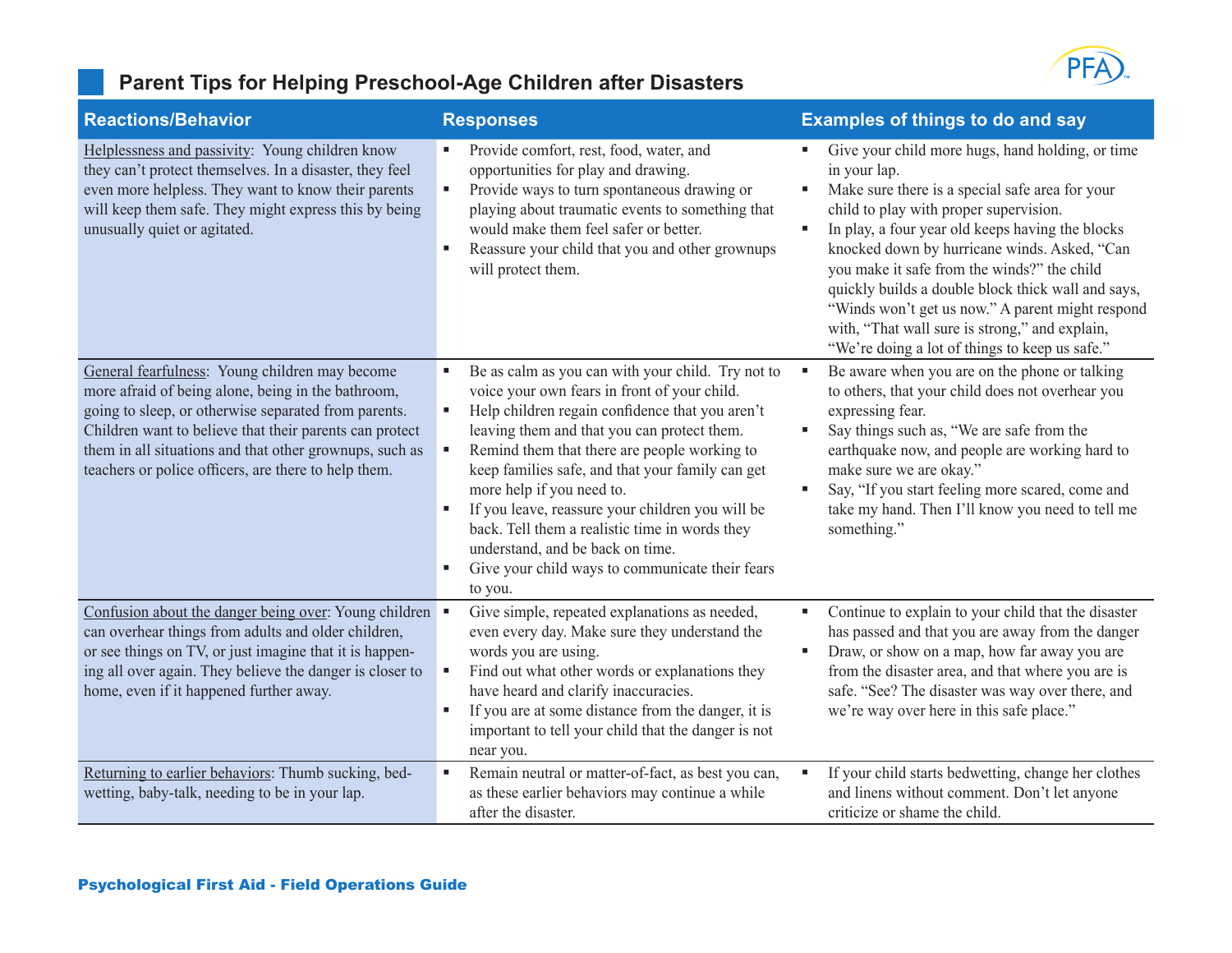# PFA

### **Parent Tips for Helping Preschool-Age Children after Disasters**

| <b>Reactions/Behavior</b>                                                                                                                                                                                                                         | <b>Responses</b>                                                                                                                                                                                                                                                                                                   | <b>Examples of things to do and say</b>                                                                                                                                                                                                                                                                                                                                                                                                                                                                                             |
|---------------------------------------------------------------------------------------------------------------------------------------------------------------------------------------------------------------------------------------------------|--------------------------------------------------------------------------------------------------------------------------------------------------------------------------------------------------------------------------------------------------------------------------------------------------------------------|-------------------------------------------------------------------------------------------------------------------------------------------------------------------------------------------------------------------------------------------------------------------------------------------------------------------------------------------------------------------------------------------------------------------------------------------------------------------------------------------------------------------------------------|
| Fears the disaster will return: When having remind-<br>ers—seeing, hearing, or otherwise sensing something<br>that reminds them of the disaster.                                                                                                  | Explain the difference between the event and<br>reminders of the event.<br>Protect children from things that will remind<br>Ű.<br>them as best you can.                                                                                                                                                            | "Even though it's raining, that doesn't mean<br>the hurricane is happening again. A rainstorm<br>is smaller and can't wreck stuff like a hurricane<br>can."<br>Keep your child from television, radio, and<br>٠<br>computer stories of the disaster that can trigger<br>fears of it happening again.                                                                                                                                                                                                                                |
| Not talking: Being silent or having difficulty saying<br>what is bothering them.                                                                                                                                                                  | Put common feelings into words, such as anger,<br>٠<br>sadness, and worry about the safety of parents,<br>friends, and siblings.<br>Do not force them to talk, but let them know they<br>٠<br>can talk to you any time.                                                                                            | Draw simple "happy faces" for different feelings<br>$\blacksquare$<br>on paper plates. Tell a brief story about each one,<br>such as, "Remember when the water came into<br>the house and you had a worried face like this?"<br>Say something like, "Children can feel really sad<br>٠<br>when their home is damaged."<br>Provide art or play materials to help them express<br>٠<br>themselves. Then use feeling words to check<br>out how they felt. "This is a really scary picture.<br>Were you scared when you saw the water?" |
| Sleep problems: Fear of being alone at night, sleep-<br>ing alone, waking up afraid, having bad dreams.                                                                                                                                           | Reassure your child that he is safe. Spend extra<br>quiet time together at bedtime.<br>Let the child sleep with a dim light on or sleep<br>٠<br>with you for a limited time.<br>Some might need an explanation of the<br>٠<br>difference between dreams and real life.                                             | Provide calming activities before bedtime. Tell a<br>п<br>favorite story with a comforting theme.<br>At bedtime say, "You can sleep with us tonight,<br>٠<br>but tomorrow you'll sleep in your own bed."<br>"Bad dreams come from our thoughts inside<br>٠<br>about being scared, not from real things<br>happening."                                                                                                                                                                                                               |
| Not understanding about death: Preschool age chil-<br>dren don't understand that death is not reversible.<br>They have "magical thinking" and might believe<br>their thoughts caused the death. The loss of a pet may<br>be very hard on a child. | Give an age-appropriate consistent explanation-<br>×<br>that does not give false hopes-about the reality<br>of death.<br>Don't minimize feelings over a loss of a pet or a<br>special toy.<br>Take cues from what your child seems to want to<br>٠<br>know. Answer simply and ask if he has any more<br>questions. | Allow children to participate in cultural and<br>$\blacksquare$<br>religious grieving rituals.<br>Help them find their own way to say goodbye by<br>×,<br>drawing a happy memory or lighting a candle or<br>saying a prayer for the deceased.<br>"No, Pepper won't be back, but we can think<br>×<br>about him and talk about him and remember<br>what a silly doggy he was."<br>"The firefighter said no one could save Pepper<br>٠<br>and it wasn't your fault. I know you miss him<br>very much."                                |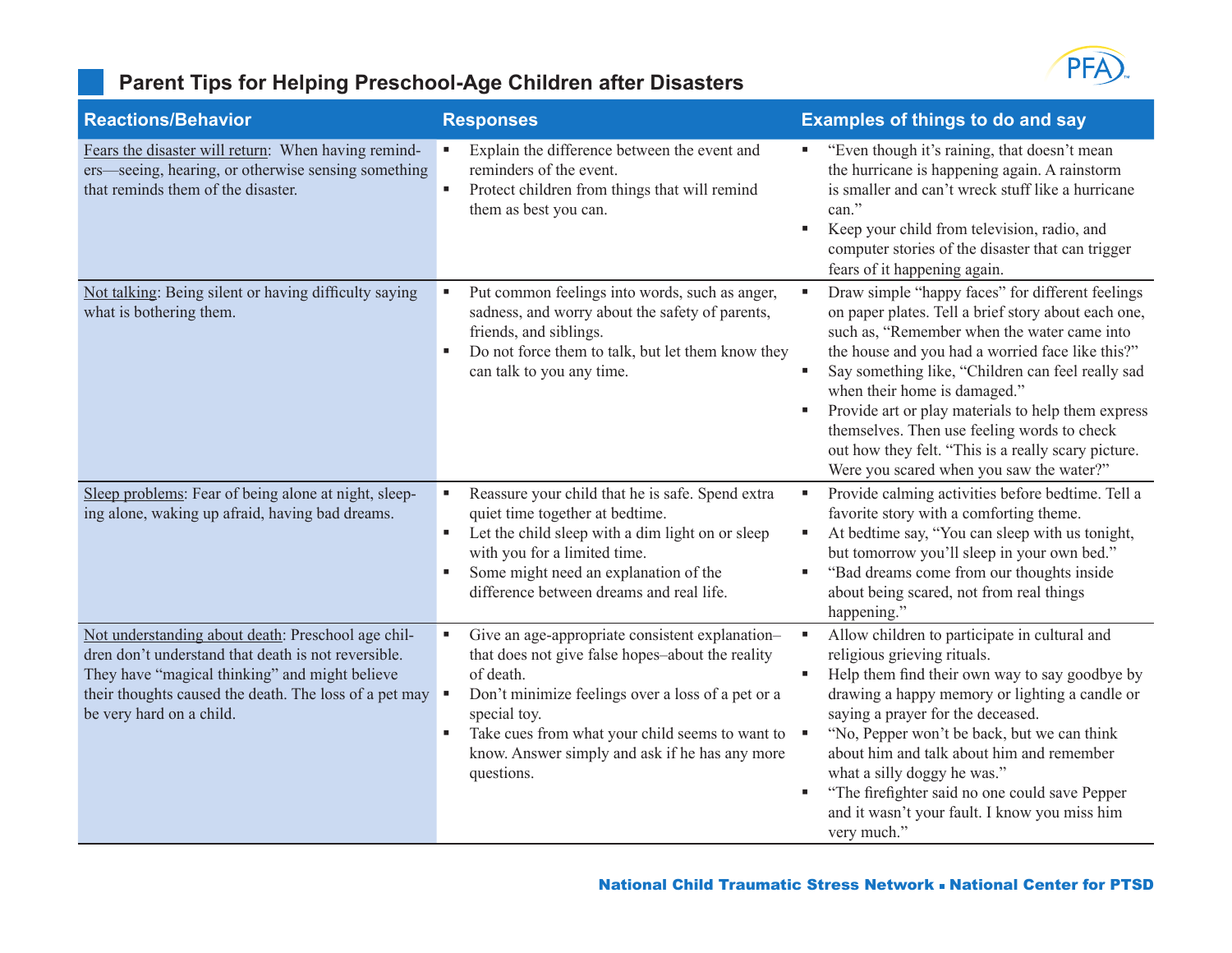

### **Parent Tips for Helping School-Age Children after Disasters**

| <b>Reactions</b>                                                                                                                                                                                                               | <b>Responses</b>                                                                                                                                                                                                                                                                                                                                                                                                   | <b>Examples of things to do and say</b>                                                                                                                                                                                                                                                                                                                                                                                                         |
|--------------------------------------------------------------------------------------------------------------------------------------------------------------------------------------------------------------------------------|--------------------------------------------------------------------------------------------------------------------------------------------------------------------------------------------------------------------------------------------------------------------------------------------------------------------------------------------------------------------------------------------------------------------|-------------------------------------------------------------------------------------------------------------------------------------------------------------------------------------------------------------------------------------------------------------------------------------------------------------------------------------------------------------------------------------------------------------------------------------------------|
| Confusion about what happened                                                                                                                                                                                                  | Give clear explanations of what happened<br>whenever your child asks. Avoid details that would<br>scare your child. Correct any misinformation that<br>your child has about whether there is a present<br>danger.<br>Remind children that there are people working to<br>keep families safe and that your family can get<br>more help if needed.<br>Let your children know what they can expect to<br>happen next. | "I know other kids said that more tornadoes are<br>coming, but we are now in a safe place."<br>Continue to answer questions your children have<br>۹<br>(without getting irritable) and to reassure them the<br>family is safe.<br>Tell them what's happening, especially about<br>×<br>issues regarding school and where they will be<br>living.                                                                                                |
| Feelings of being responsible: School-age children<br>may have concerns that they were somehow at fault, or<br>should have been able to change what happened. They<br>may hesitate to voice their concerns in front of others. | Provide opportunities for children to voice their<br>concerns to you.<br>Offer reassurance and tell them why it was not<br>their fault.                                                                                                                                                                                                                                                                            | Take your child aside. Explain that, "After a<br>٠<br>disaster like this, lots of kids-and parents too-keep<br>thinking, 'What could I have done differently?' or<br>'I should have been able to do something.' That<br>doesn't mean they were at fault."<br>"Remember? The firefighter said no one could<br>л<br>save Pepper and it wasn't your fault."                                                                                        |
| Fears of recurrence of the event and reactions to<br>reminders                                                                                                                                                                 | Help identify different reminders (people, places,<br>sounds, smells, feelings, time of day) and clarify<br>the difference between the event and the reminders<br>that occur after it.<br>Reassure them, as often as they need, that they are<br>safe.<br>Protect children from seeing media coverage of<br>the event, as it can trigger fears of the disaster<br>happening again.                                 | When they recognize that they are being reminded,<br>×<br>say, "Try to think to yourself, I am upset because<br>I am being reminded of the hurricane because it<br>is raining, but now there is no hurricane and I am<br>safe."<br>"I think we need to take a break from the TV right<br>٠<br>now."<br>Try to sit with your child while watching TV. Ask<br>your child to describe what they saw on the news.<br>Clarify any misunderstandings. |
| Retelling the event or playing out the event over and<br>over                                                                                                                                                                  | Permit the child to talk and act out these reactions.<br>Let him know that this is normal.<br>Encourage positive problem-solving in play or<br>drawing.                                                                                                                                                                                                                                                            | "You're drawing a lot of pictures of what<br>happened. Did you know that many children do<br>that?"<br>"It might help to draw about how you would like<br>л<br>your school to be rebuilt to make it safer."                                                                                                                                                                                                                                     |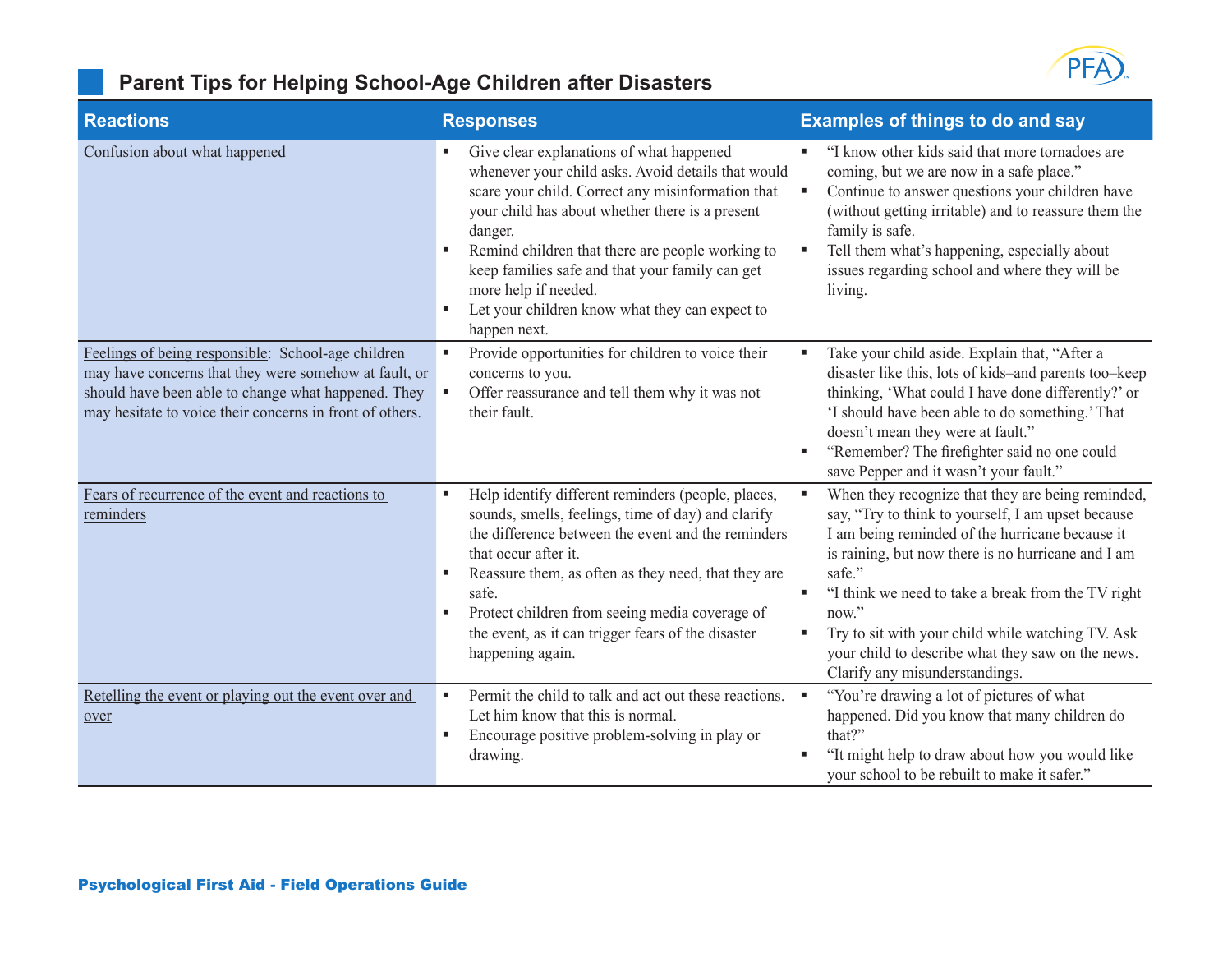

### **Parent Tips for Helping School-Age Children after Disasters**

| <b>Reactions</b>                                                                                                  | <b>Responses</b>                                                                                                                                                                                                                                                                                       | <b>Examples of things to do and say</b>                                                                                                                                                                                                                                                                                                      |
|-------------------------------------------------------------------------------------------------------------------|--------------------------------------------------------------------------------------------------------------------------------------------------------------------------------------------------------------------------------------------------------------------------------------------------------|----------------------------------------------------------------------------------------------------------------------------------------------------------------------------------------------------------------------------------------------------------------------------------------------------------------------------------------------|
| Fear of being overwhelmed by their feelings                                                                       | Provide a safe place for her to express her fears,<br>anger, sadness, etc. Allow children to cry or be<br>sad; don't expect them to be brave or tough.                                                                                                                                                 | "When scary things happen, people have strong<br>feelings, like being mad at everyone or being very<br>sad. Would you like to sit here with a blanket until<br>you're feeling better?"                                                                                                                                                       |
| Sleep problems: Bad dreams, fear of sleeping alone,<br>demanding to sleep with parents.                           | Let your child tell you about the bad dream.<br>Explain that bad dreams are normal and they will<br>go away. Do not ask the child to go into too many<br>details of the bad dream.<br>Temporary sleeping arrangements are okay;<br>make a plan with your child to return to normal<br>sleeping habits. | "That was a scary dream. Let's think about some<br>good things you can dream about and I'll rub<br>your back until you fall asleep."<br>"You can stay in our bedroom for the next couple<br>of nights. After that we will spend more time with<br>you in your bed before you go to sleep. If you get<br>scared again, we can talk about it." |
| Concerns about the safety of themselves and others.                                                               | Help them to share their worries and give them<br>realistic information.                                                                                                                                                                                                                               | Create a "worry box" where children can write<br>out their worries and place them in the box. Set a<br>time to look these over, problem-solve, and come<br>up with answers to the worries.                                                                                                                                                   |
| Altered behavior: Unusually aggressive or restless<br>behavior.                                                   | Encourage the child to engage in recreational<br>activities and exercise as an outlet for feelings<br>and frustration.                                                                                                                                                                                 | "I know you didn't mean to slam that door. It<br>л<br>must be hard to feel so angry."<br>"How about if we take a walk? Sometimes<br>getting our bodies moving helps with strong<br>feelings."                                                                                                                                                |
| Somatic complaints: Headaches, stomachaches,<br>muscle aches for which there seem to be no reason.                | Find out if there is a medical reason. If not,<br>provide comfort and assurance that this is normal.<br>Be matter-of-fact with your child; giving these<br>٠<br>complaints too much attention may increase<br>them.                                                                                    | Make sure the child gets enough sleep, eats well,<br>×<br>drinks plenty of water, and gets enough exercise.<br>"How about sitting over there? When you feel<br>×<br>better, let me know and we can play cards."                                                                                                                              |
| Closely watching a parent's responses and recovery:<br>Not wanting to disturb a parent with their own<br>worries. | Give children opportunities to talk about their<br>feelings, as well as your own.<br>Remain as calm as you can, so as not to increase<br>your child's worries.                                                                                                                                         | "Yes, my ankle is broken, but it feels better since<br>the paramedics wrapped it. I bet it was scary<br>seeing me hurt, wasn't it?"                                                                                                                                                                                                          |
| Concern for other survivors and families.                                                                         | Encourage constructive activities on behalf<br>of others, but do not burden them with undue<br>responsibility.                                                                                                                                                                                         | Help children identify projects that are age-<br>appropriate and meaningful (clearing rubble from<br>school grounds, collecting money or supplies for<br>those in need).                                                                                                                                                                     |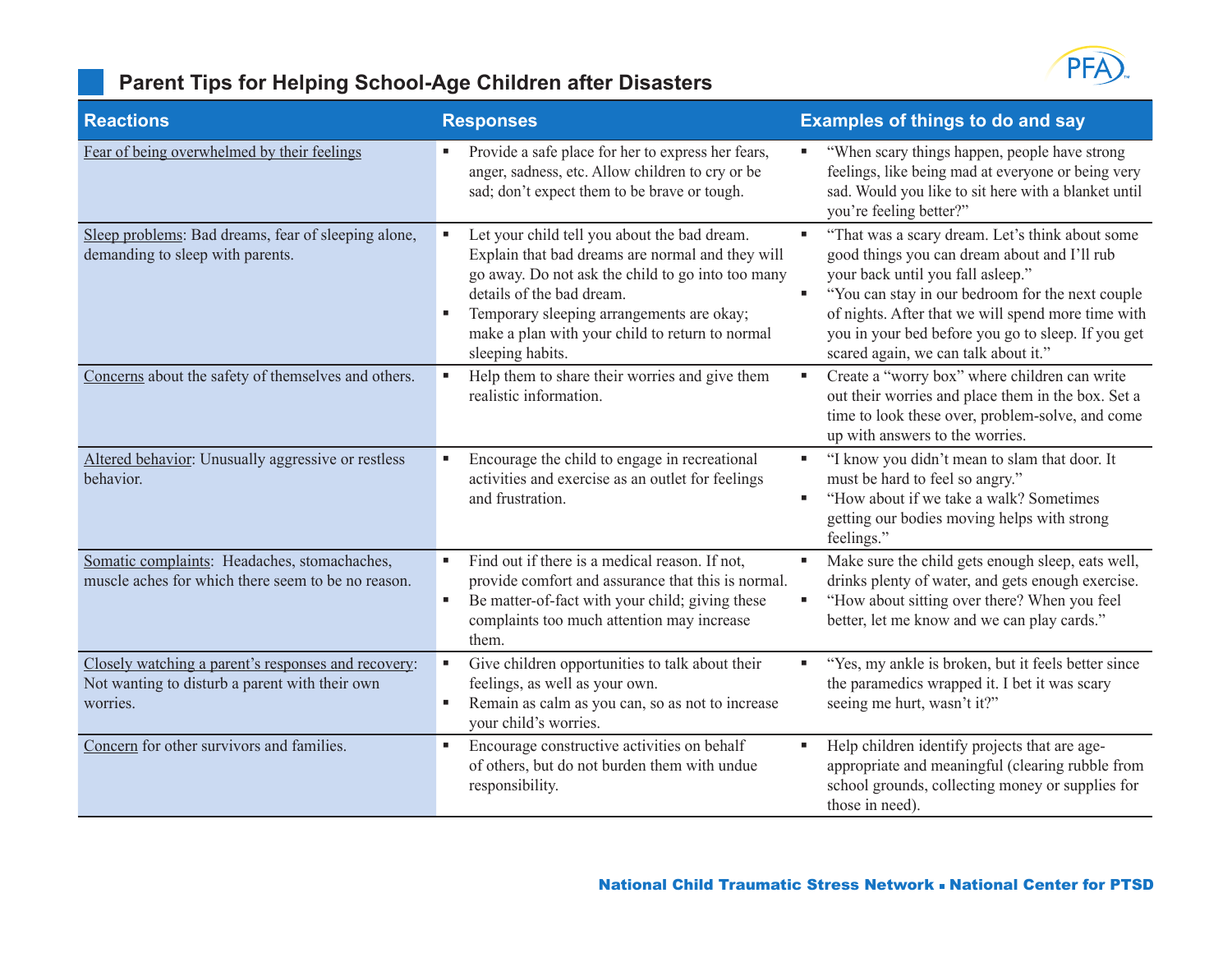

### **Parent Tips for Helping Adolescents after Disasters**

| <b>Reactions</b>                                                                                    | <b>Responses</b>                                                                                                                                                                                                                                                                                                                                         | <b>Examples of things to do and say</b>                                                                                                                                                                                                                                                                                                                                                                                             |
|-----------------------------------------------------------------------------------------------------|----------------------------------------------------------------------------------------------------------------------------------------------------------------------------------------------------------------------------------------------------------------------------------------------------------------------------------------------------------|-------------------------------------------------------------------------------------------------------------------------------------------------------------------------------------------------------------------------------------------------------------------------------------------------------------------------------------------------------------------------------------------------------------------------------------|
| Detachment, shame, and guilt                                                                        | Provide a safe time to discuss with your teen the<br>events and their feelings.<br>Emphasize that these feelings are common,<br>and correct excessive self-blame with realistic<br>explanations of what actually could have been<br>done.                                                                                                                | "Many teens-and adults-feel like you do, angry<br>and blaming themselves that they could have<br>done more. You're not at fault. Remember even<br>the firefighters said there was nothing more we<br>could have done."                                                                                                                                                                                                              |
| Self-consciousness: About their fears, sense of vul-<br>nerability, fear of being labeled abnormal. | Help teens understand that these feelings are<br>common.<br>Encourage relationships with family and peers<br>for needed support during the recovery period.                                                                                                                                                                                              | "I was feeling the same thing. Scared and<br>Е<br>helpless. Most people feel like this when a<br>disaster happens, even if they look calm on the<br>outside."<br>"My cell phone is working again, why don't<br>٠<br>you see if you can get a hold of Pete to see how<br>he's doing."<br>"And thanks for playing the game with your<br>п<br>little sister. She's much better now."                                                   |
| Acting out behavior: Using alcohol or drugs, sexu-<br>ally acting out, accident-prone behavior.     | Help teens understand that acting out behavior<br>is a dangerous way to express strong feelings<br>(like anger) over what happened.<br>Limit access to alcohol and drugs.<br>×<br>Talk about the danger of high-risk sexual<br>activity.<br>On a time-limited basis, keep a closer watch<br>on where they are going and what they are<br>planning to do. | "Many teens-and some adults-feel out of<br>×,<br>control and angry after a disaster like this.<br>They think drinking or taking drugs will help<br>somehow. It's very normal to feel that way-but<br>it's not a good idea to act on it."<br>"It's important during these times that I know<br>where you are and how to contact you." Assure<br>them that this extra checking-in is temporary,<br>just until things have stabilized. |
| Fears of recurrence and reactions to reminders                                                      | Help to identify different reminders (people,<br>places, sounds, smells, feelings, time of day)<br>and to clarify the difference between the event<br>and the reminders that occur after it.<br>Explain to teens that media coverage of the<br>disaster can trigger fears of it happening again.                                                         | "When you're reminded, you might try saying<br>×<br>to yourself, 'I am upset now because I am being<br>reminded, but it is different now because there<br>is no hurricane and I am safe.""<br>Suggest, "Watching the news reports could<br>п<br>make it worse, because they are playing the<br>same images over and over. How about turning<br>it off now?"                                                                         |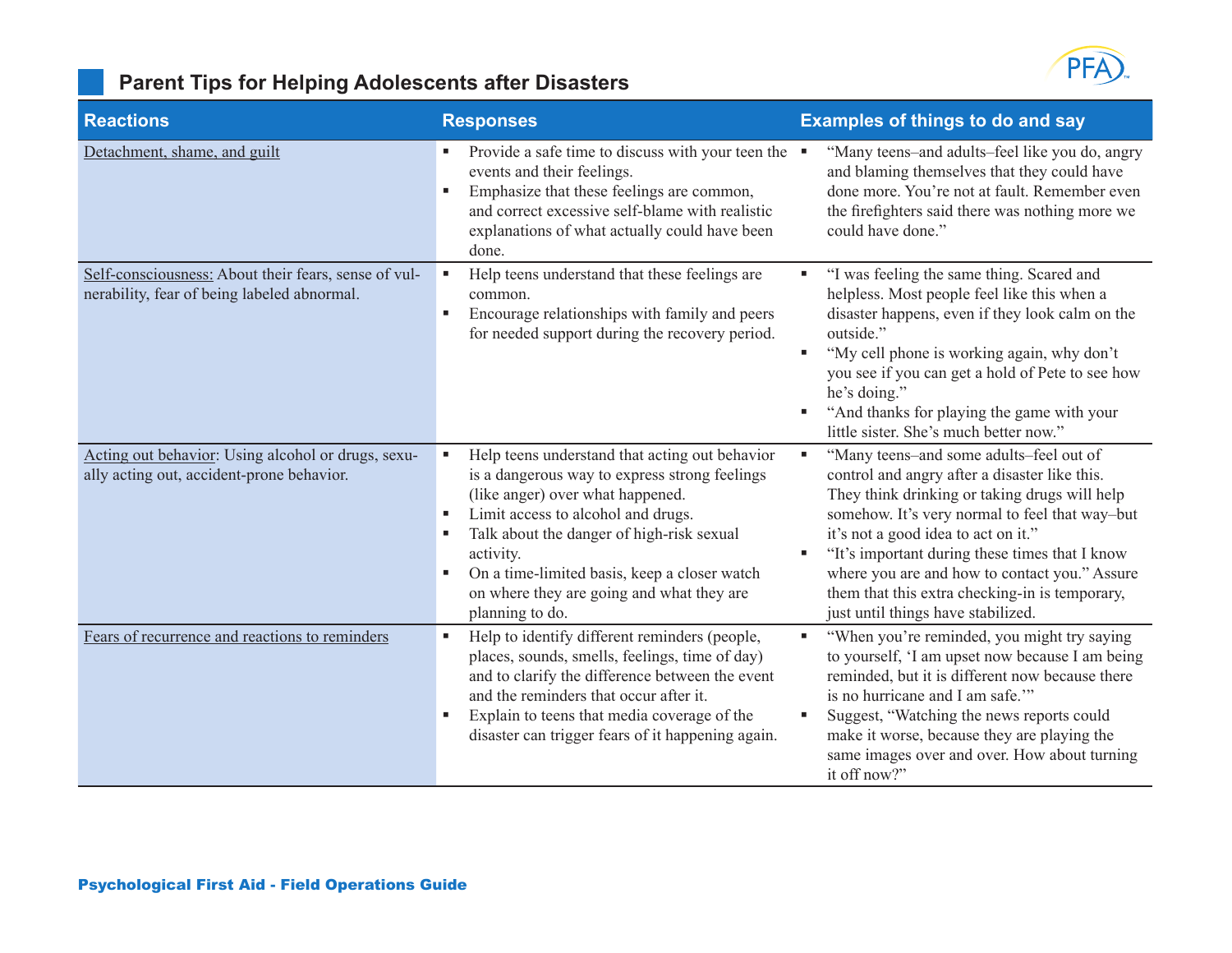

### **Parent Tips for Helping Adolescents after Disasters**

| <b>Reactions</b>                                                                                                                                                                       | <b>Responses</b>                                                                                                                                                                                                                                                                            | <b>Examples of things to do and say</b>                                                                                                                                                                                                                                                                                                                                                                                                                                                                                                             |
|----------------------------------------------------------------------------------------------------------------------------------------------------------------------------------------|---------------------------------------------------------------------------------------------------------------------------------------------------------------------------------------------------------------------------------------------------------------------------------------------|-----------------------------------------------------------------------------------------------------------------------------------------------------------------------------------------------------------------------------------------------------------------------------------------------------------------------------------------------------------------------------------------------------------------------------------------------------------------------------------------------------------------------------------------------------|
| Abrupt shifts in interpersonal relationships: Teens<br>may pull away from parents, family, and even from<br>peers; they may respond strongly to parent's reac-<br>tions in the crisis. | Explain that the strain on relationships is<br>expectable. Emphasize that everyone needs<br>family and friends for support during the<br>recovery period.<br>Encourage tolerance for different family<br>٠<br>members' courses of recovery.<br>Accept responsibility for your own feelings. | Spend more time talking as a family about how<br>л<br>everyone is doing. Say, "You know, the fact<br>that we're crabby with each other is completely<br>normal, given what we've been through. I think<br>we're handling things amazingly. It's a good<br>thing we have each other."<br>You might say, "I appreciate your being calm<br>л<br>when your brother was screaming last night. I<br>know he woke you up, too."<br>"I want to apologize for being irritable with you<br>п<br>yesterday. I am going to work harder to stay<br>calm myself." |
| Radical changes in attitude                                                                                                                                                            | Explain that changes in people's attitudes after a $\blacksquare$<br>٠<br>disaster are common, but often return back over<br>time.                                                                                                                                                          | "We are all under great stress. When people's<br>lives are disrupted this way, we all feel more<br>scared, angry-even full of revenge. It might not<br>seem like it, but we all will feel better when we<br>get back to a more structured routine."                                                                                                                                                                                                                                                                                                 |
| Premature entrance into adulthood: (wanting to<br>leave school, get married).                                                                                                          | Encourage postponing major life decisions.<br>Find other ways to make the teens feel more in<br>control.                                                                                                                                                                                    | "I know you're thinking about quitting school<br>л<br>and getting a job to help out. But it's important<br>not to make big decisions right now. A crisis<br>time is not a great time to make major changes."                                                                                                                                                                                                                                                                                                                                        |
| Concern for other survivors and families                                                                                                                                               | Encourage constructive activities on behalf of<br>п<br>others, but do not let them burden themselves<br>with undue responsibility.                                                                                                                                                          | Help teens to identify projects that are age-<br>٠<br>appropriate and meaningful (clearing rubble<br>from school grounds, collecting money or<br>supplies for those in need).                                                                                                                                                                                                                                                                                                                                                                       |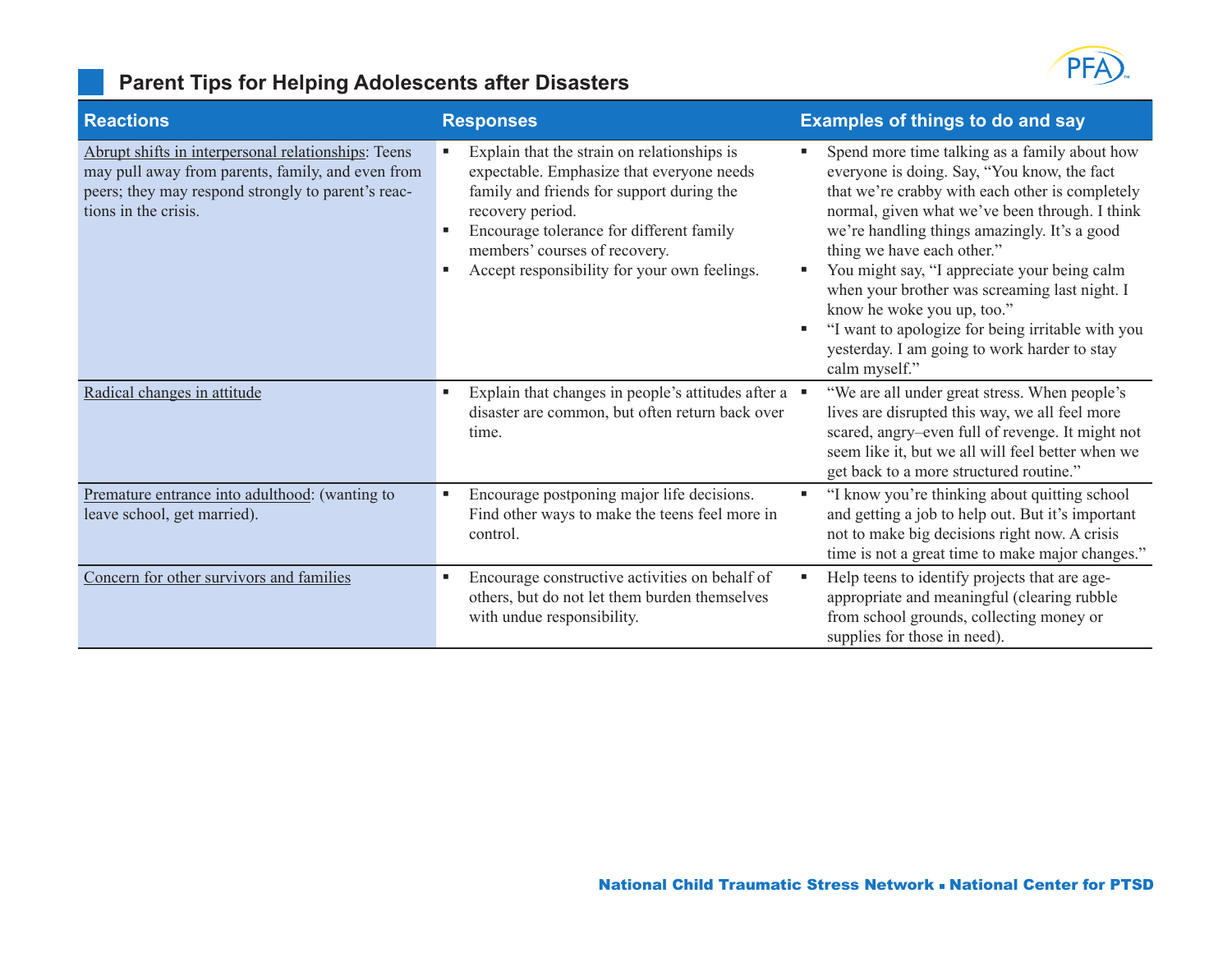# **Tips for Adults**



| <b>Reactions/Behavior</b>                                                                                                                                                                                                                                                                                                                          | <b>Responses</b>                                                                                                                                                                                                                                                                     | <b>Examples of things to do and say</b>                                                                                                                                                                                                                                                                                                                                              |
|----------------------------------------------------------------------------------------------------------------------------------------------------------------------------------------------------------------------------------------------------------------------------------------------------------------------------------------------------|--------------------------------------------------------------------------------------------------------------------------------------------------------------------------------------------------------------------------------------------------------------------------------------|--------------------------------------------------------------------------------------------------------------------------------------------------------------------------------------------------------------------------------------------------------------------------------------------------------------------------------------------------------------------------------------|
| High anxiety/arousal: Tension and anxiety are com-<br>mon after disasters. Adults may be excessively worried<br>about the future, have difficulties sleeping, problems<br>concentrating, and feel jumpy and nervous. These reac-<br>tions can include rapid heart beat and sweating.                                                               | Use breathing and/or other relaxation skills.<br>٠<br>Take time during the day to calm yourself through<br>relaxation exercises. These can make it easier to<br>sleep, concentrate, and will give you energy.                                                                        | Breathing exercise: Inhale slowly through your<br>nose and comfortably fill your lungs all the way<br>down to your stomach, while saying to yourself,<br>"My body is filled with calm." Exhale slowly<br>through your mouth and empty your lungs, while<br>silently saying to yourself, "My body is letting<br>go." Do this five times slowly, and as many times<br>a day as needed. |
| Concern or shame over your own reactions. Many<br>people have strong reactions after a disaster, including<br>fear and anxiety, difficulty concentrating, shame about<br>how they reacted, and feeling guilty about something.<br>It is expectable and understandable to feel many emo-<br>tions in the aftermath of an extremely difficult event. | Find a good time to discuss your reactions with a<br>٠<br>family member or trusted friend.<br>Remember that these reactions are common and it<br>takes time for them to subside.<br>Correct excessive self-blame with realistic<br>assessment of what actually could have been done. | When talking with someone, find the right time<br>×<br>and place, and ask if it is okay to talk about your<br>feelings.<br>Remind yourself that your feelings are expectable<br>۸<br>and you are not "going crazy," and that you are not<br>at fault for the disaster.<br>If these feelings persist for a month or more, you<br>٠<br>may wish to seek professional help.             |
| Feeling overwhelmed by tasks that need to be accom-<br>plished (housing, food, paperwork for insurance, child<br>care, parenting).                                                                                                                                                                                                                 | Identify what your top priorities are.<br>д<br>Find out what services are available to help get<br>your needs met.<br>Make a plan that breaks down the tasks into<br>٠<br>manageable steps.                                                                                          | Make a list of your concerns and decide what to<br>×<br>tackle first. Take one step at a time.<br>Find out which agencies can help with your needs<br>×<br>and how to access them.<br>Where appropriate, rely on your family, friends,<br>٠<br>and community for practical assistance.                                                                                               |
| Fears of recurrence and reactions to reminders: It is<br>common for survivors to fear that another disaster will<br>occur, and to react to things that are reminders of what<br>happened.                                                                                                                                                          | Be aware that reminders can include people,<br>٠<br>places, sounds, smells, feelings, time of day.<br>Remember that media coverage of the disaster can<br>٠<br>be a reminder and trigger fears of it happening<br>again.                                                             | When you are reminded, try saying to yourself,<br>×<br>"I am upset because I am being reminded of the<br>disaster, but it is different now because the disaster<br>is not happening and I am safe."<br>Limit your viewing of news reports so you just get<br>٠<br>the information that you need.                                                                                     |
| Changes in attitude, view of the world and of<br>oneself: Strong changes in people's attitudes after<br>a disaster are common, including questioning one's<br>spiritual beliefs, trust in others and social agencies,<br>and concerns about one's own effectiveness, and<br>dedication to helping others.                                          | Postpone any major unnecessary life changes in<br>$\blacksquare$<br>the immediate future.<br>Remember that dealing with post-disaster<br>٠<br>difficulties increases your sense of courage and<br>effectiveness.<br>Get involved with community recovery efforts.<br>٠               | Getting back to a more structured routine can help<br>×<br>improve decision-making.<br>Remind yourself that going through a disaster can<br>٠<br>have positive effects on what you value and how<br>you spend your time.                                                                                                                                                             |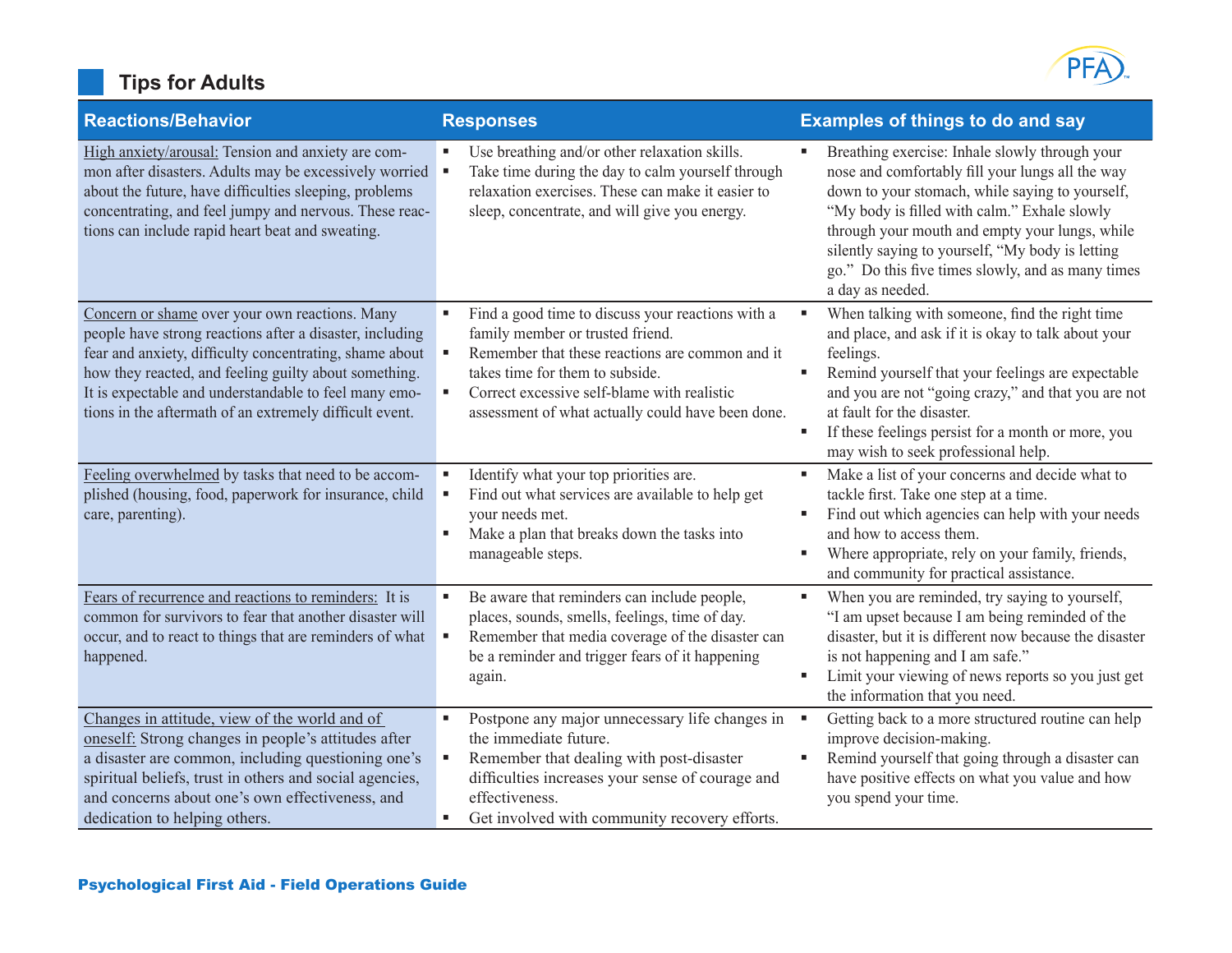# **Tips for Adults**



| <b>Reactions/Behavior</b>                                                                                                                                                                                                                                                                                                 | <b>Responses</b>                                                                                                                                                                                                                                                                                                                              | <b>Examples of things to do and say</b>                                                                                                                                                                                                                                                                                                                                                                                                                                                                                    |
|---------------------------------------------------------------------------------------------------------------------------------------------------------------------------------------------------------------------------------------------------------------------------------------------------------------------------|-----------------------------------------------------------------------------------------------------------------------------------------------------------------------------------------------------------------------------------------------------------------------------------------------------------------------------------------------|----------------------------------------------------------------------------------------------------------------------------------------------------------------------------------------------------------------------------------------------------------------------------------------------------------------------------------------------------------------------------------------------------------------------------------------------------------------------------------------------------------------------------|
| Using alcohol and drugs, or engaging in gambling or<br>high-risk sexual behaviors: Many people feel out of<br>control, scared, hopeless, or angry after a disaster and<br>engage in these behaviors to feel better. This can espe-<br>cially be a problem if there was pre-existing substance<br>abuse or addiction.      | Understand that using substances and engaging<br>٠<br>in addictive behaviors can be a dangerous way to<br>cope with what happened.<br>Get information about local support agencies.                                                                                                                                                           | Remember that substance use and other addictive<br>behaviors can lead to problems with sleep,<br>relationships, jobs, and physical health.                                                                                                                                                                                                                                                                                                                                                                                 |
| Shifts in interpersonal relationships: People may feel<br>differently towards family and friends; for example,<br>they may feel overprotective and very concerned for<br>each other's safety, frustrated by the reactions of a<br>family member or friend, or they may feel like pulling<br>away from family and friends. | Understand that family and friends are a major<br>٠<br>form of support during the recovery period.<br>It is important to understand and tolerate different<br>٠<br>courses of recovery among family members.<br>Rely on other family members for help with<br>٠<br>parenting or other daily activities when you are<br>upset or under stress. | Don't withdraw from others because you feel you<br>٠<br>might burden them. Most people do better after<br>disasters turning to others.<br>Ask your friends and family how they are doing,<br>п<br>rather than just giving advice, or telling them<br>to "get over it." Offer a supportive ear or lend a<br>helping hand.<br>Say, "We're crabby with each other and that<br>п<br>is completely normal, given what we've been<br>through. I think we're handling things amazingly.<br>It's a good thing we have each other." |
| Excessive anger: Some degree of anger is understand-<br>able and expected after a disaster, especially when<br>something feels unfair. However, when it leads to<br>violent behavior, extreme anger is a serious problem.                                                                                                 | Find ways to manage your anger that help you<br>п<br>rather than hurt you.                                                                                                                                                                                                                                                                    | Take time to cool down, walk away from stressful<br>п<br>situations, talk to a friend about what is making<br>you angry, get physical exercise, distract yourself<br>with positive activities, or problem-solve the<br>situation that is making you angry.<br>Remind yourself that being angry may harm<br>٠<br>important relationships.<br>If you become violent, get immediate help.<br>٠                                                                                                                                |
| Sleep difficulties: Trouble falling asleep and frequent<br>awakening is common after a disaster, as people are on<br>edge and worried about adversities and life changes.                                                                                                                                                 | Make sure you have good sleep routines.<br>٠                                                                                                                                                                                                                                                                                                  | Go to sleep at the same time every day.<br>п<br>Don't have caffeinated drinks in the evening.<br>п<br>Reduce alcohol consumption.<br>п<br>Increase daytime exercise.<br>п<br>Relax before bedtime.<br>٠<br>Limit daytime naps to 15 minutes, and do not nap<br>later than 4 pm.                                                                                                                                                                                                                                            |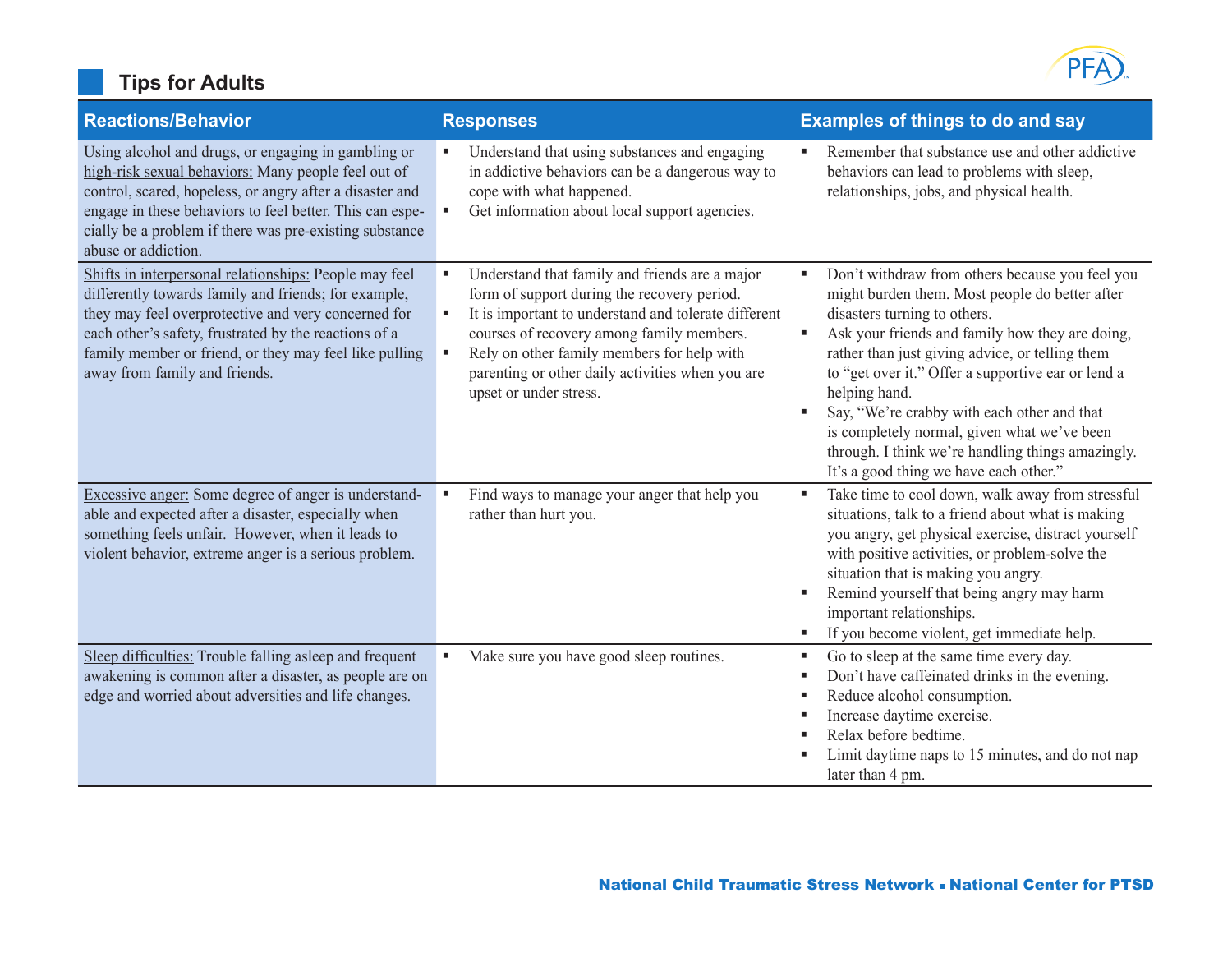

| Si su niño                                                                                                                   | <b>Entienda</b>                                                                                                                                                                                                                                                                                                                                                                                                                                                                                                                                                                                                                                                   | Formas de ayudar                                                                                                                                                                                                                                                                                                                                                                                                                                                                                                                                                                                                                                                                                                                                                                                                                                                                            |
|------------------------------------------------------------------------------------------------------------------------------|-------------------------------------------------------------------------------------------------------------------------------------------------------------------------------------------------------------------------------------------------------------------------------------------------------------------------------------------------------------------------------------------------------------------------------------------------------------------------------------------------------------------------------------------------------------------------------------------------------------------------------------------------------------------|---------------------------------------------------------------------------------------------------------------------------------------------------------------------------------------------------------------------------------------------------------------------------------------------------------------------------------------------------------------------------------------------------------------------------------------------------------------------------------------------------------------------------------------------------------------------------------------------------------------------------------------------------------------------------------------------------------------------------------------------------------------------------------------------------------------------------------------------------------------------------------------------|
| tiene problemas al<br>dormir, se niega a ir<br>a dormir, no quiere<br>dormir solo, se<br>despierta gritando en<br>la noche.  | Cuando los niños están asustados, quieren estar con<br>personas que les hagan sentir seguros y se preocupan<br>cuando no están juntos.<br>Si hubo una separación durante el desastre, el dormir<br>solos puede recordársela.<br>Al momento de dormir recordamos, ya que no estamos<br>٠<br>ocupados haciendo otras cosas. Por lo general, los niños<br>sueñan con cosas que les producen miedo y pueden sentir<br>temor a la hora de dormir.                                                                                                                                                                                                                      | Si usted quiere, deje a su niño dormir con usted. Hágale saber que es<br>solo un arreglo temporal<br>Tenga una rutina para ir a dormir: un cuento, una oración, tiempo para<br>mimarlo o abrazarlo. Háblele sobre la rutina todos los días, para que<br>él sepa qué esperar.<br>Abrácelo y dígale que está seguro, que usted está allí y que no se<br>п<br>marchará. Entienda que el niño no está siendo difícil a propósito. Esto<br>tomará tiempo, pero cuando él se sienta más seguro, dormirá mejor.                                                                                                                                                                                                                                                                                                                                                                                    |
| se preocupa de que<br>algo le pueda suceder<br>a usted (quizás usted<br>también tenga esta<br>inquietud)                     | Es natural tener miedos de esta naturaleza después de<br>haber estado en peligro.<br>Este miedo puede ser más intenso cuando el niño se ha<br>separado de sus seres queridos durante el desastre.                                                                                                                                                                                                                                                                                                                                                                                                                                                                 | Recuerden (su niño y usted) que ahora están seguros.<br>Si no se encuentran seguros, háblele sobre lo que está haciendo para<br>mantenerlos seguro.<br>Haga un plan para determinar quién se encargará de cuidar a su niño<br>٠<br>en la eventualidad de que algo le suceda a usted. Esto le puede ayudar<br>a aminorar la preocupación.<br>Realice actividades positivas junto al niño para ayudarle a pensar en<br>otras cosas.                                                                                                                                                                                                                                                                                                                                                                                                                                                           |
| llora o se queja<br>cuando usted se va,<br>incluso cuando usted<br>va al baño.<br>no puede soportar<br>estar lejos de usted. | Los niños que aún no saben hablar o expresar lo que<br>sienten tienden a mostrar sus miedos no queriéndose<br>despegar de usted o llorando.<br>El despedirse puede recordarle al niño cualquier<br>separación relacionada con el desastre.<br>El cuerpo de los niños tiende a reaccionar ante las<br>separaciones (su corazón late más rápido, problemas<br>estomacales). Algunas veces su interior se expresa a<br>través de su cuerpo" ¡Oh no, no puedo perderla!"<br>Su niño no está tratando de controlarle o manipularle.<br>ш<br>Está asustado.<br>También puede asustarse cuando otras personas (no solo<br>usted) se van .Las despedidas le causan miedo. | Trate de quedarse con su niño y evite las separaciones por ahora.<br>En caso de separaciones breves (tienda o baño), ayude a su niño<br>a nombrar sus sentimientos y a conectarlos con todo lo que ha<br>experimentado. Dígale que usted lo ama y que esta despedida es<br>diferente, que usted regresará muy pronto "Tú estás muy asustado. No<br>quieres que me vaya, pues la última vez que me marché tú no sabías<br>dónde yo estaba. Esto es diferente y regresaré muy pronto".<br>Para separaciones más largas, déjelo con personas que le son<br>٠<br>familiares, dígale a dónde va y por qué y cuándo regresará. Dígale<br>que usted estará pensando en él. Déjele una fotografía de usted o<br>algún objeto suyo. Llámelo si es posible. Cuando usted regrese dígale<br>que lo extrañó, que pensó en él y que ya regresó. Usted tendrá que<br>repetir este proceso una y otra vez. |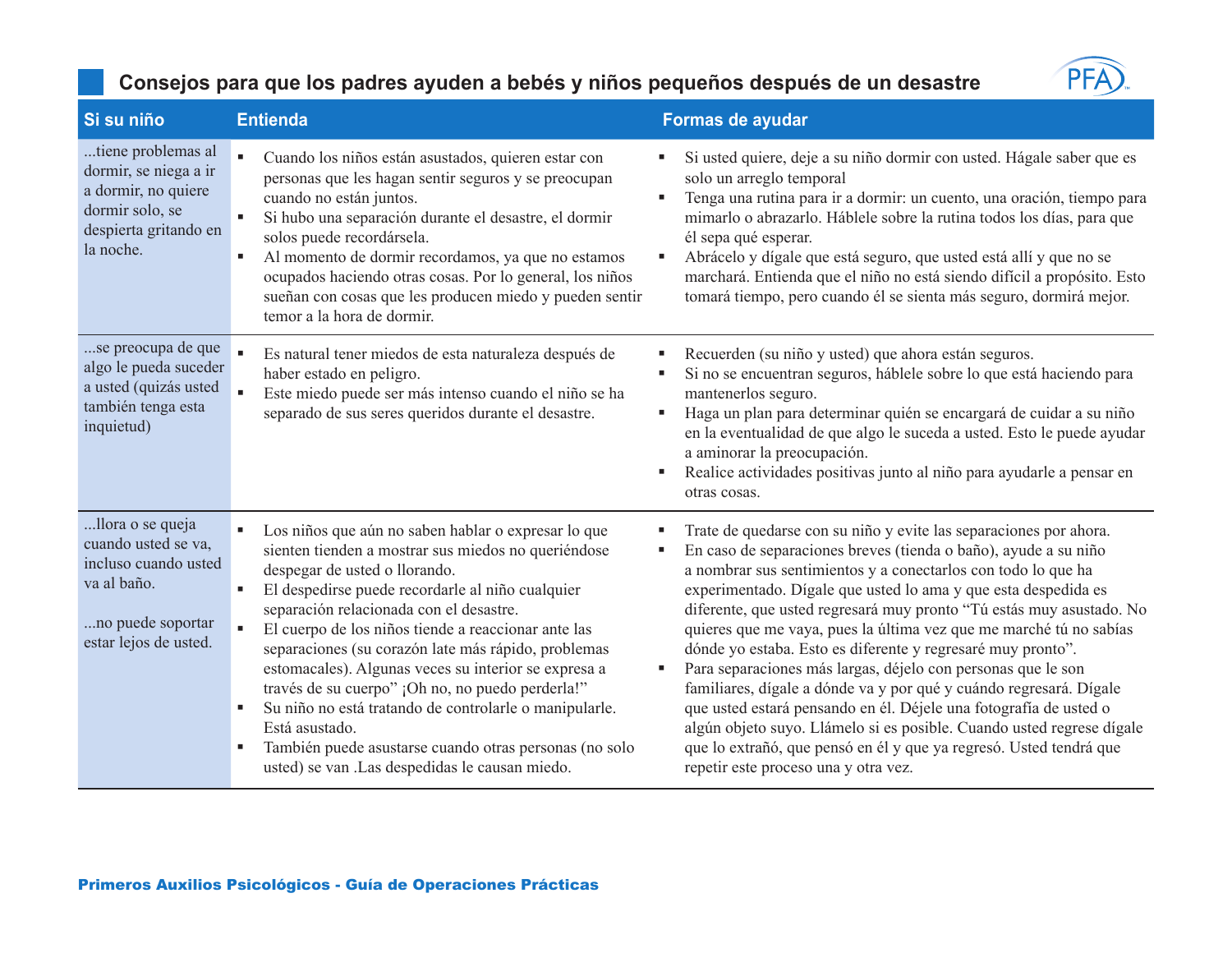

| Si su niño                                                                                             | <b>Entienda</b>                                                                                                                                                                                                                                                                                                                                                                                                                                                                                                                                                             | Formas de ayudar                                                                                                                                                                                                                                                                                                                                                                                                                                                                                                                                                                                                                                                                                        |
|--------------------------------------------------------------------------------------------------------|-----------------------------------------------------------------------------------------------------------------------------------------------------------------------------------------------------------------------------------------------------------------------------------------------------------------------------------------------------------------------------------------------------------------------------------------------------------------------------------------------------------------------------------------------------------------------------|---------------------------------------------------------------------------------------------------------------------------------------------------------------------------------------------------------------------------------------------------------------------------------------------------------------------------------------------------------------------------------------------------------------------------------------------------------------------------------------------------------------------------------------------------------------------------------------------------------------------------------------------------------------------------------------------------------|
| tiene problemas de<br>alimentación, come<br>demasiado o se niega<br>a comer                            | El estrés afecta a su niño de distintas maneras, incluyendo<br>٠<br>su apetito.<br>$\blacksquare$<br>Comer saludablemente es importante, pero prestar<br>demasiada atención a la comida puede provocar estrés y<br>tensión en su relación.                                                                                                                                                                                                                                                                                                                                  | Relájese. Cuando los niveles de estrés del niño bajen, sus hábitos<br>$\blacksquare$<br>alimentarios volverán a la normalidad. No obligue a su niño a comer.<br>Coman juntos y haga de la hora de comer un momento relajante y<br>٠<br>divertido.<br>Mantenga meriendas saludables accesibles. Los niños comen<br>٠<br>constantemente.<br>Si usted se encuentra preocupado pues su niño ha perdido una<br>٠<br>cantidad significativa de peso, consulte con un pediatra.                                                                                                                                                                                                                                |
| no puede hacer las<br>cosas que él hacía antes<br>(como usar el baño).<br>no habla igual que<br>antes. | Frecuentemente, cuando los niños pequeños están bajo estrés o<br>asustados pierden temporalmente capacidades o destrezas que<br>adquirieron recientemente.<br>Esta es la forma en que los niños pequeños nos comunican que<br>$\blacksquare$<br>no están bien y necesitan nuestra ayuda.<br>Perder una habilidad después de haberla desarrollado (como<br>п<br>orinarse en la cama nuevamente) puede hacerlos sentir<br>avergonzados o abochornados. Las personas a su cargo deben<br>ser comprensivas y brindarles apoyo.<br>Su niño no hace estas cosas a propósito.<br>٠ | Evite criticarlos. Esto puede hacerlos pensar que nunca aprenderán.<br>п<br>No obligue a su niño. Esto crea una lucha de poder.<br>п<br>En vez de enfocarse en la habilidad (como el no utilizar el baño), ayude a su<br>$\blacksquare$<br>niño a sentirse comprendido, aceptado, amado y apoyado.<br>Cuando el niño se sienta más seguro, recuperará la habilidad perdida.<br>٠                                                                                                                                                                                                                                                                                                                        |
| es temerario, hace<br>cosas peligrosas.                                                                | Puede parecer extraño, pero, cuando los niños no se sienten<br>٠<br>seguros, frecuentemente hacen cosas peligrosas.<br>Es una forma de decir "Te necesito. Demuéstrame que soy<br>٠<br>importante protegiéndome"                                                                                                                                                                                                                                                                                                                                                            | Manténgalo seguro. Calmadamente búsquelo y abrácelo si es necesario.<br>٠<br>Hágale saber que lo que está haciendo no es seguro, que él es importante para<br>٠<br>usted y que no quiere que algo vaya a sucederle.<br>Muéstrele otras formas positivas en las que puede llamar su atención.<br>٠                                                                                                                                                                                                                                                                                                                                                                                                       |
| se asusta de cosas<br>que no le asustaban<br>anteriormente.                                            | Los niños pequeños creen que sus padres son todopoderosos<br>y que pueden protegerlos de cualquier cosa. Esta creencia los<br>ayuda a sentirse seguros.<br>Por lo sucedido, esta creencia ha sido quebrantada y el mundo<br>٠<br>se torna un lugar que da cabida al miedo.<br>Muchas cosas pueden recordarle a su niño el desastre (lluvia,<br>٠<br>secuela, ambulancias, gente gritando, una mirada aprehensiva<br>de los padres), todas las cuales pueden asustarlo.<br>No es culpa de los padres: fue el desastre.<br>٠                                                  | Cuando su niño esté asustado, háblele sobre cómo lo mantendrá seguro.<br>٠<br>Si su niño está preocupado, pues algunas cosas le recuerdan el desastre y<br>٠<br>piensa que éste está ocurriendo nuevamente, ayúdele a entender que lo que<br>pasa en el momento (como la lluvia, o las secuelas), es diferente a lo que pasó<br>durante el desastre.<br>Si habla sobre monstruos, ayúdelo a espantarlos. "Vete monstruo. No<br>$\blacksquare$<br>molestes a mi bebé. Voy a decirle al monstruo ¡buh!, ¡buh! y él se irá, pues se<br>va a asustar".<br>Su niño es muy pequeño para entender y reconocer la forma en que usted lo<br>protegió; recuérdese a sí mismo las cosas buenas que usted ha hecho. |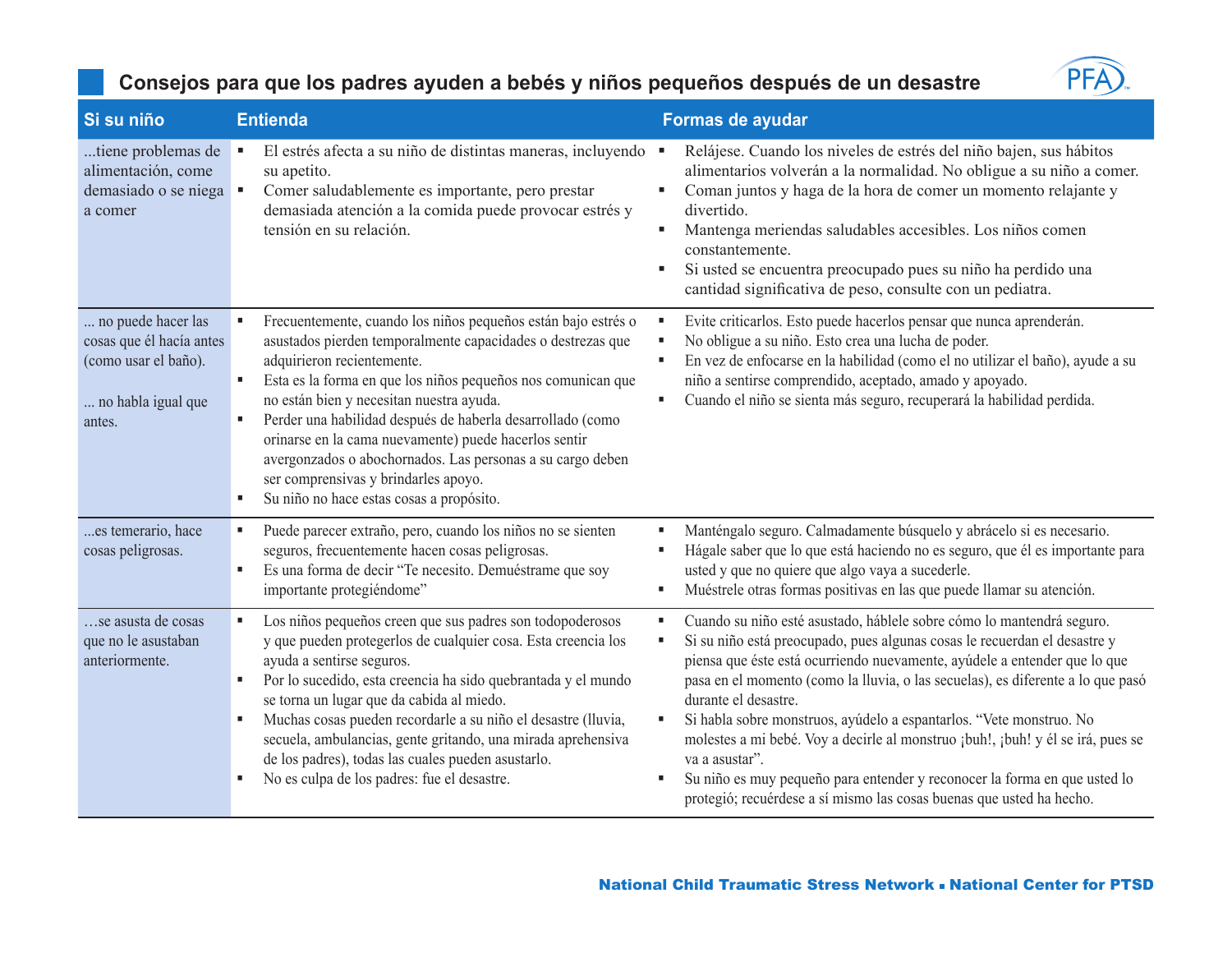

| Si su niño                                                                                                                     | <b>Entienda</b>                                                                                                                                                                                                                                                                                                                                                                                                                                                                                                                                      | Formas de ayudar                                                                                                                                                                                                                                                                                                                                                                                                                                                                                                                                                                                                                                                                                                                                                                                                                           |
|--------------------------------------------------------------------------------------------------------------------------------|------------------------------------------------------------------------------------------------------------------------------------------------------------------------------------------------------------------------------------------------------------------------------------------------------------------------------------------------------------------------------------------------------------------------------------------------------------------------------------------------------------------------------------------------------|--------------------------------------------------------------------------------------------------------------------------------------------------------------------------------------------------------------------------------------------------------------------------------------------------------------------------------------------------------------------------------------------------------------------------------------------------------------------------------------------------------------------------------------------------------------------------------------------------------------------------------------------------------------------------------------------------------------------------------------------------------------------------------------------------------------------------------------------|
| parece "hiperactivo",<br>no puede estar quieto<br>y no puede prestarle<br>atención a nada.                                     | El miedo puede crear energía nerviosa que se manifiesta en<br>nuestros cuerpos.<br>Los adultos algunas veces caminan de un lado a otro cuando<br>ш<br>están preocupados. Los niños corren, brincan y pueden estar<br>inquietos.<br>Cuando nuestra mente se concentra en cosas negativas, es difícil<br>prestar atención a otros asuntos.<br>Algunos niños son activos por naturaleza.<br>٠                                                                                                                                                           | Ayude a su niño a reconocer sus sentimientos (miedo, preocupación) y<br>asegúrele que se encuentra seguro.<br>Ayude a su niño a liberar la energía nerviosa (con ejercicios de estiramiento,<br>٠<br>corriendo, practicando deportes, respirando profunda y lentamente).<br>Siéntese con su niño y realicen actividades que ambos disfruten (lancen la<br>٠<br>pelota, lean, jueguen, dibujen). Esto ayudará al niño, aunque no deje de correr<br>de un lado al otro.<br>Si su niño es activo por naturaleza enfóquese en lo positivo. Piense en toda la<br>٠<br>energía que tiene para hacer las cosas y busque actividades que satisfagan sus<br>necesidades.                                                                                                                                                                            |
| juega de forma<br>violenta.<br>continúa hablando<br>del desastre y las cosas<br>malas que presenció.                           | Los niños pequeños se expresan a través del juego. Ser violentos ·<br>mientras juegan puede ser su forma de decirnos cómo se sienten ·<br>por dentro y cuán caótica fue o es la situación.<br>Cuando su niño habla de lo sucedido, pueden aflorar<br>sentimientos muy fuertes para usted y su niño (miedo, tristeza,<br>coraje)                                                                                                                                                                                                                      | Si usted puede tolerarlo, escuche a su niño cuando este "habla".<br>Mientras su niño juega, observe los sentimientos que expresa, ayúdelo a<br>nombrarlos y esté presente para brindarle su apoyo (abrácelo, tranquilícelo).<br>Si el niño está demasiado afectado, se espacia y repite la misma escena de<br>٠<br>enfado, ayúdelo a calmarse y a sentirse seguro y considere buscar ayuda<br>profesional.                                                                                                                                                                                                                                                                                                                                                                                                                                 |
| ahora es muy<br>exigente y<br>controlador.<br>se muestra<br>"obstinado" e insiste<br>en que las cosas se<br>hagan a su manera. | En muchas ocasiones los niños pequeños entre las edades<br>de 18 meses y 3 años pueden parecer "controladores".<br>Esto puede ser fastidioso, pero es parte del proceso normal<br>de crecimiento y les ayuda a aprender que ellos son<br>importantes y que pueden lograr y hacer distintas cosas.<br>Cuando un niño siente que está en peligro, puede tornarse<br>más controlador de lo usual. Esta es una manera de lidiar<br>con sus miedos. Ellos están expresando que "la situación<br>es tan caótica que necesito tener control de alguna cosa" | Recuerde que su niño no es malo o controlador. Este comportamiento<br>л<br>es normal, aunque pueda ser más notorio en este momento, pues el<br>niño no se siente seguro.<br>Permita que su niño tenga el control de cosas pequeñas. Déjelo decidir<br>п<br>respecto de lo que él quiere vestir, jugar o de los cuentos que quiere<br>que usted le lea. Si tiene control sobre estas cosas pequeñas, el niño<br>puede sentirse mejor. Mantenga un equilibrio entre las opciones que<br>le ofrece y el control que usted ejerce estableciendo una estructura<br>y rutinas. El niño se sentirá inseguro si él "está al mando de la<br>situación".<br>Celebre cuando el niño haga cosas nuevas. El niño puede sentir que<br>٠<br>tiene más control de la situación cuando puede ponerse los zapatos,<br>armar un rompecabezas o servirse jugo. |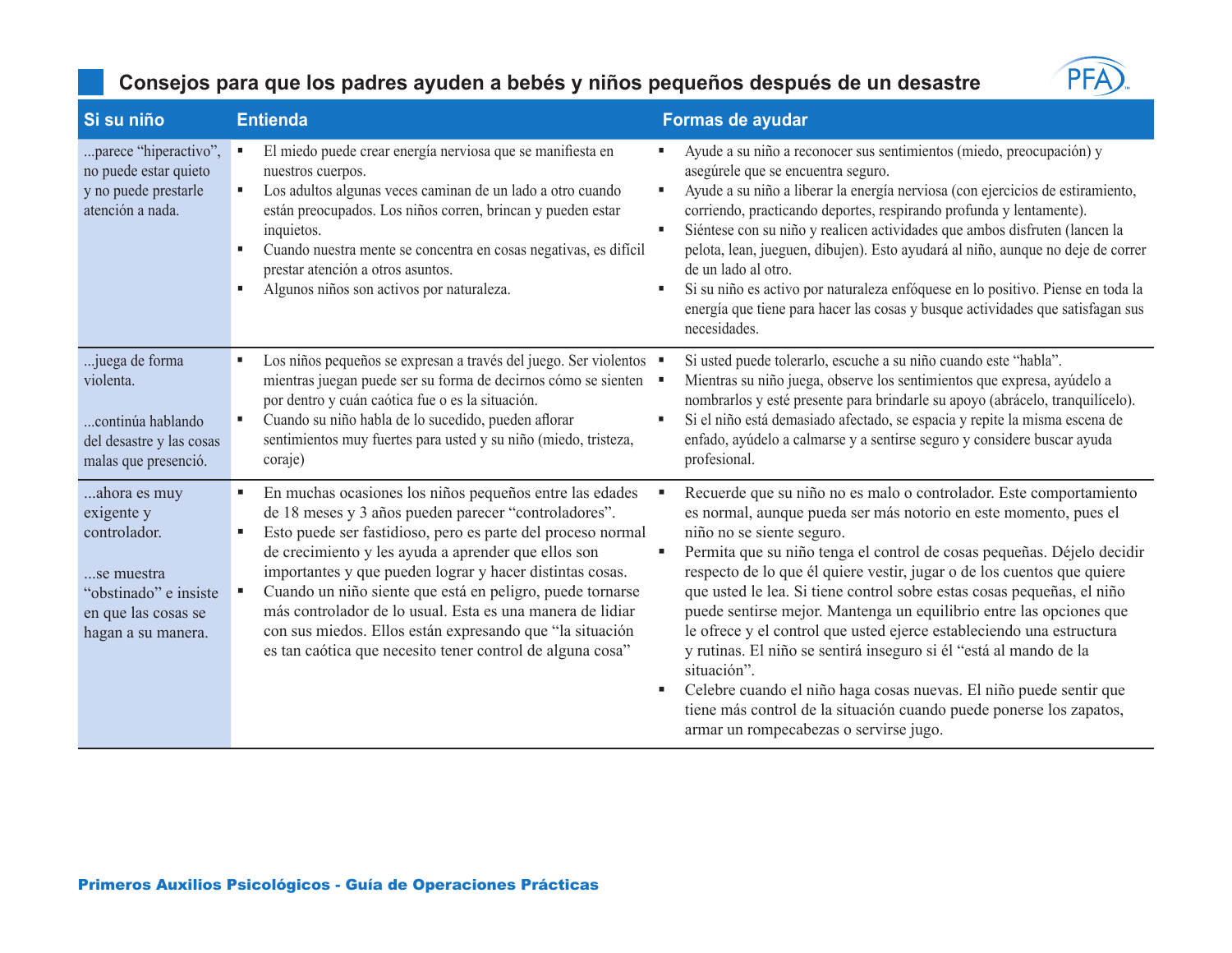

| Si su niño                                                               | <b>Entienda</b>                                                                                                                                                                                                                                                                                                                                                                                               | Formas de ayudar                                                                                                                                                                                                                                                                                                                                                                                                                                                                                                                                                                                                                                                                                                                                                              |
|--------------------------------------------------------------------------|---------------------------------------------------------------------------------------------------------------------------------------------------------------------------------------------------------------------------------------------------------------------------------------------------------------------------------------------------------------------------------------------------------------|-------------------------------------------------------------------------------------------------------------------------------------------------------------------------------------------------------------------------------------------------------------------------------------------------------------------------------------------------------------------------------------------------------------------------------------------------------------------------------------------------------------------------------------------------------------------------------------------------------------------------------------------------------------------------------------------------------------------------------------------------------------------------------|
| tiene rabietas y está<br>malhumorado.<br>grita mucho-más<br>de lo usual. | Incluso antes del desastre su niño puede haber tenido<br>л<br>rabietas. Estas son normales cuando se es pequeño. Es<br>frustrante cuando no podemos hacer las cosas o cuando<br>no tenemos las palabras para explicar lo que queremos o<br>necesitamos.<br>En estos momentos su niño tiene muchas razones para<br>estar molesto (al igual que usted) y puede sentir una gran<br>necesidad de gritar y llorar. | Dígale que usted sabe cuán difícil la situación es para él. "Las cosas<br>٠<br>están muy malas en este momento. Hemos tenido mucho miedo. No<br>tenemos tus juguetes o la televisión, y tú estás enfadado".<br>Tolere sus rabietas más de lo que normalmente usted lo haría, y<br>٠<br>responda con amor y no con disciplina. Probablemente usted no haría<br>esto usualmente, pero esta no es una situación normal. Si el niño llora<br>o grita quédese con él y hágale saber que usted está allí para apoyarlo.<br>Si las rabietas se tornan frecuentes o extremas, usted debe establecer<br>límites razonables.                                                                                                                                                            |
| le pega.                                                                 | Cuando los niños golpean, es una forma de expresar<br>coraje.<br>Los niños no se sienten seguros cuando se les permite<br>٠<br>pegarle a los adultos. Golpear a la persona que se supone<br>está a cargo de protegerlos les provoca miedo.<br>Golpear puede ser también el resultado de ver a otras<br>personas golpeándose.                                                                                  | Cada vez que su niño golpee, hágale saber que eso no es correcto.<br>в<br>Agarre sus manos para que no pueda golpearle y pídale que se siente.<br>Dígale algo así: "No está bien que golpees, no es seguro. Cuando<br>golpees, vas a tener que permanecer sentado".<br>Si el niño es lo suficientemente grande, dígale cuáles palabras puede<br>٠<br>usar o dígale lo que debe hacer. Diga: "Usa tus palabras. Di: quiero ese<br>juguete".<br>Ayúdelo a expresar el coraje de otras maneras (jugando, hablando,<br>٠<br>dibujando).<br>Si usted tiene un conflicto con otros adultos, trate de solucionarlo<br>٠<br>en privado, en un lugar donde el niño no pueda verle o escucharle.<br>Si es necesario, hable con un amigo o con un profesional sobre sus<br>sentimientos. |
| dice "¡Vete, te<br>odio!"<br>dice "Todo esto es<br>culpa tuya".          | El problema real es el desastre y su secuela, pero su<br>niño es muy pequeño para poder comprender esto en su<br>totalidad.<br>Cuando las cosas salen mal, con frecuencia los niños<br>٠<br>pequeños se enojan con sus padres, pues ellos creen que<br>los padres debieron haber prevenido lo sucedido.<br>Usted no tiene la culpa, pero no es el momento de<br>defenderse. Su niño lo necesita.              | Recuerde lo que su niño ha vivido. En realidad, no es su intención<br>٠<br>decir esas cosas. El siente coraje y está lidiando con muchos<br>sentimientos difíciles.<br>Apoye a su niño en sus sentimientos de coraje, pero delicadamente<br>٠<br>dirija su coraje hacia el desastre. "Estás muy enfadado. Muchas cosas<br>malas han sucedido. Yo también estoy enfadada. Yo quisiera que nada<br>de esto hubiese ocurrido, pero ni siquiera las mamás pueden evitar que<br>haya un huracán. Es muy difícil para nosotros dos".                                                                                                                                                                                                                                                |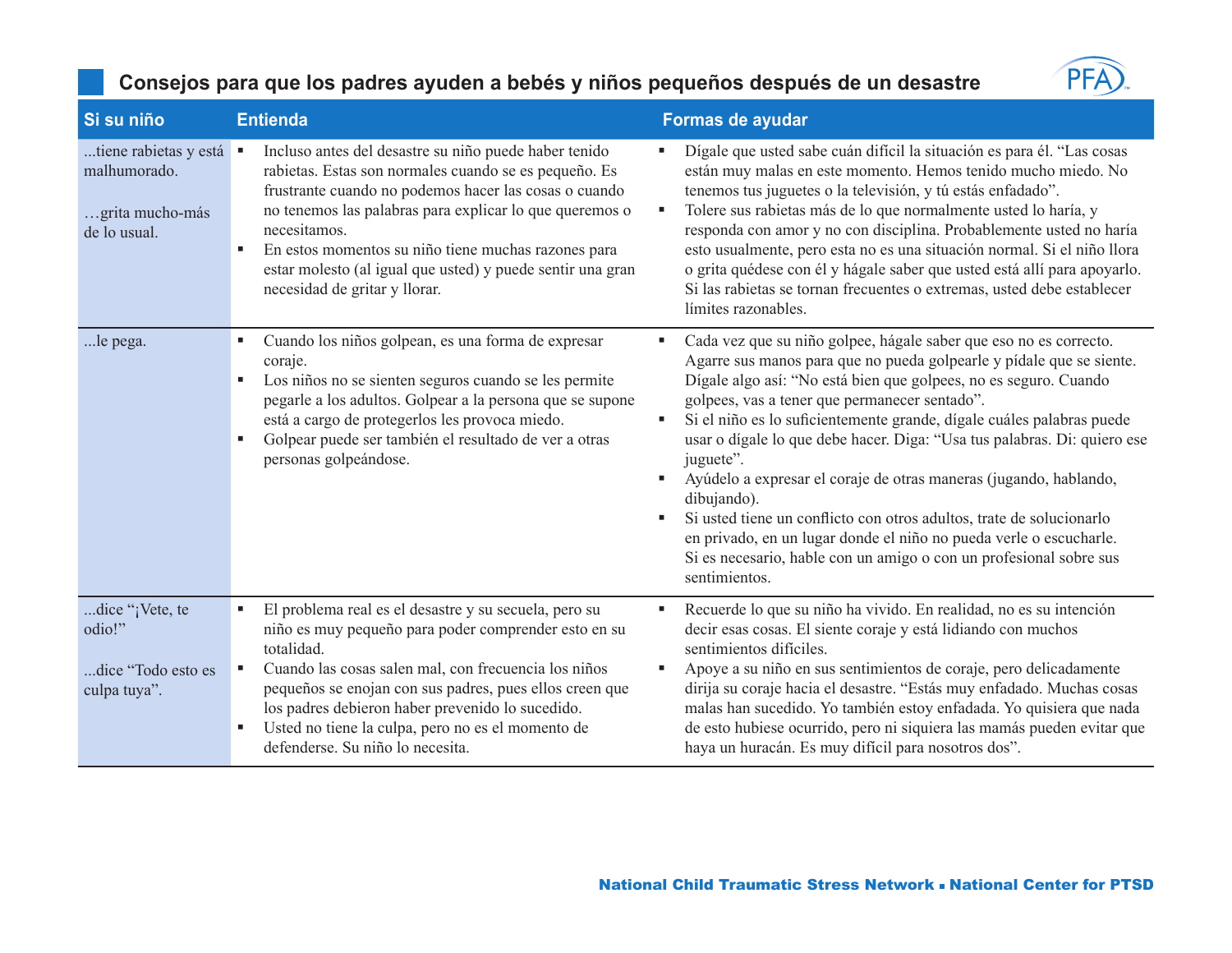

| Si su niño                                                                                                      | <b>Entienda</b>                                                                                                                                                                                                                                                                                                                                                                                                                                                                       | Formas de ayudar                                                                                                                                                                                                                                                                                                                                                                                                                                                                                                                                                                                                                                                                  |
|-----------------------------------------------------------------------------------------------------------------|---------------------------------------------------------------------------------------------------------------------------------------------------------------------------------------------------------------------------------------------------------------------------------------------------------------------------------------------------------------------------------------------------------------------------------------------------------------------------------------|-----------------------------------------------------------------------------------------------------------------------------------------------------------------------------------------------------------------------------------------------------------------------------------------------------------------------------------------------------------------------------------------------------------------------------------------------------------------------------------------------------------------------------------------------------------------------------------------------------------------------------------------------------------------------------------|
| no quiere jugar, no<br>quiere hacer nada.<br>aparenta no tener<br>ningún sentimiento<br>(felicidad o tristeza). | Su niño lo necesita. Su niño puede sentirse triste y<br>٠<br>abrumado después de todo lo sucedido.<br>Cuando los niños están estresados, en algunas ocasiones<br>gritan y, en otras, pueden estar retraídos. En ambos casos<br>ellos necesitan a sus seres queridos.                                                                                                                                                                                                                  | Siéntese cerca de su niño y manténgase cerca de él. Hágale saber que<br>usted lo quiere.<br>Si usted puede, defina con palabras los sentimientos del niño. Dígale<br>٠<br>que es aceptable sentirse triste, enojado o preocupado. "Me parece<br>que no quieres hacer nada. Me pregunto si te sientes triste. Algunas<br>veces es normal sentirse triste. Me quedaré aquí contigo".<br>Realice actividades con su niño, cualquier cosa que a él le agrade (leer<br>un libro, cantar, jugar juntos).                                                                                                                                                                                |
| llora mucho                                                                                                     | Su familia puede haber experimentado cambios difíciles<br>ш<br>como resultado del desastre y es natural que su niño se<br>sienta triste.<br>Cuando usted permite que su niño se sienta triste y<br>٠<br>le ofrece su apoyo, usted lo está ayudando, aunque él<br>continúe experimentando sentimientos de tristeza.<br>Si usted tiene sentimientos de tristeza profundos, es<br>٠<br>recomendable que busque apoyo. El bienestar de su niño<br>está conectado con su propio bienestar. | Permita que su niño exprese sus sentimientos de tristeza.<br>٠<br>Ayude a su niño a verbalizar sus sentimientos y a entender por qué<br>п<br>está sintiéndose de esa manera. "Yo creo que estás triste. Han pasado<br>muchas cosas difíciles".<br>Apoye a su niño sentándose con él y brindándole más atención.<br>٠<br>Dedíqueles un tiempo especial.<br>Ayude a su niño a sentirse esperanzado respecto del futuro. Juntos<br>٠<br>hablen y piensen sobre cómo serán sus vidas y sobre las cosas buenas<br>que harán, como ir a caminar, al parque, al zoológico o jugar con<br>amigos.<br>Cuídese a sí mismo.<br>٠                                                             |
| extraña a personas<br>que no ha podido ver<br>después del desastre.                                             | Aun cuando los niños pequeños no siempre pueden<br>expresar cómo se sienten, tenga conciencia de que les<br>resulta muy difícil perder contacto con personas que son<br>importantes para ellos.<br>Si alguien cercano a su niño muere, su niño puede tener<br>reacciones más fuertes ante el desastre.<br>Los niños pequeños no pueden entender el concepto de la<br>٠<br>muerte y pueden pensar que la persona puede regresar.                                                       | Cuando las personas se han mudado lejos, ayude a su niño a<br>٠<br>mantenerse en contacto con ellos de alguna manera (enviándoles<br>retratos o tarjetas, o llamándoles).<br>Ayude a su niño a hablar de estas personas importantes. Aun cuando<br>٠<br>nos separamos de algunas personas, podemos tener sentimientos<br>positivos hacia ellas al recordarlas y hablar de ellas.<br>Reconozca cuán difícil es no poder ver a las personas queridas. Es<br>triste.<br>Cuando alguien ha muerto conteste las preguntas de su niño de forma<br>л<br>sencilla y honesta. Cuando surgen reacciones fuertes que persisten por<br>más de dos semanas, busque la ayuda de un profesional. |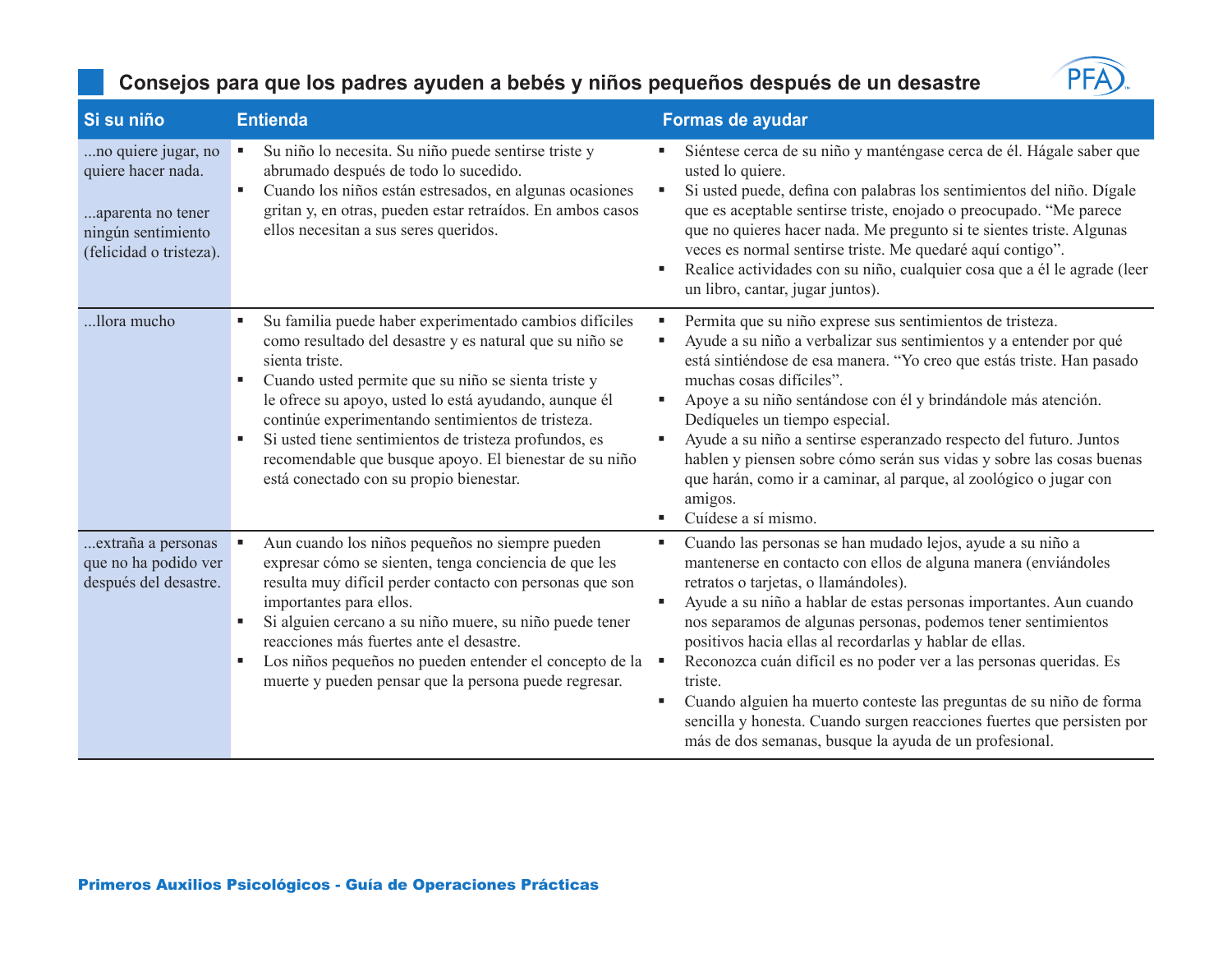

| Si su niño                                                    | <b>Entienda</b>                                                                                                                                                                                                                                                                                                                                                       | Formas de ayudar                                                                                                                                                                                                                                                                             |
|---------------------------------------------------------------|-----------------------------------------------------------------------------------------------------------------------------------------------------------------------------------------------------------------------------------------------------------------------------------------------------------------------------------------------------------------------|----------------------------------------------------------------------------------------------------------------------------------------------------------------------------------------------------------------------------------------------------------------------------------------------|
| extrañan cosas<br>que se han perdido a<br>causa del desastre. | Cuando un desastre trae tantas pérdidas a una familia,<br>es fácil pasar por alto cuán importante es para el niño<br>la pérdida de un juguete u otro objeto personal especial<br>como una cobija.<br>El sentimiento de pérdida que el niño expresa por su<br>juguete es la forma en que el niño llora por la pérdida de<br>todo aquello que tenía antes del desastre. | Permita que su niño exprese sentimientos de tristeza. Es triste que su<br>niño haya perdido su juguete o su cobija.<br>Si es posible, trate de encontrar algo que satisfaga al niño y que este<br>considere aceptable para remplazar el juguete.<br>Distraiga al niño con otras actividades. |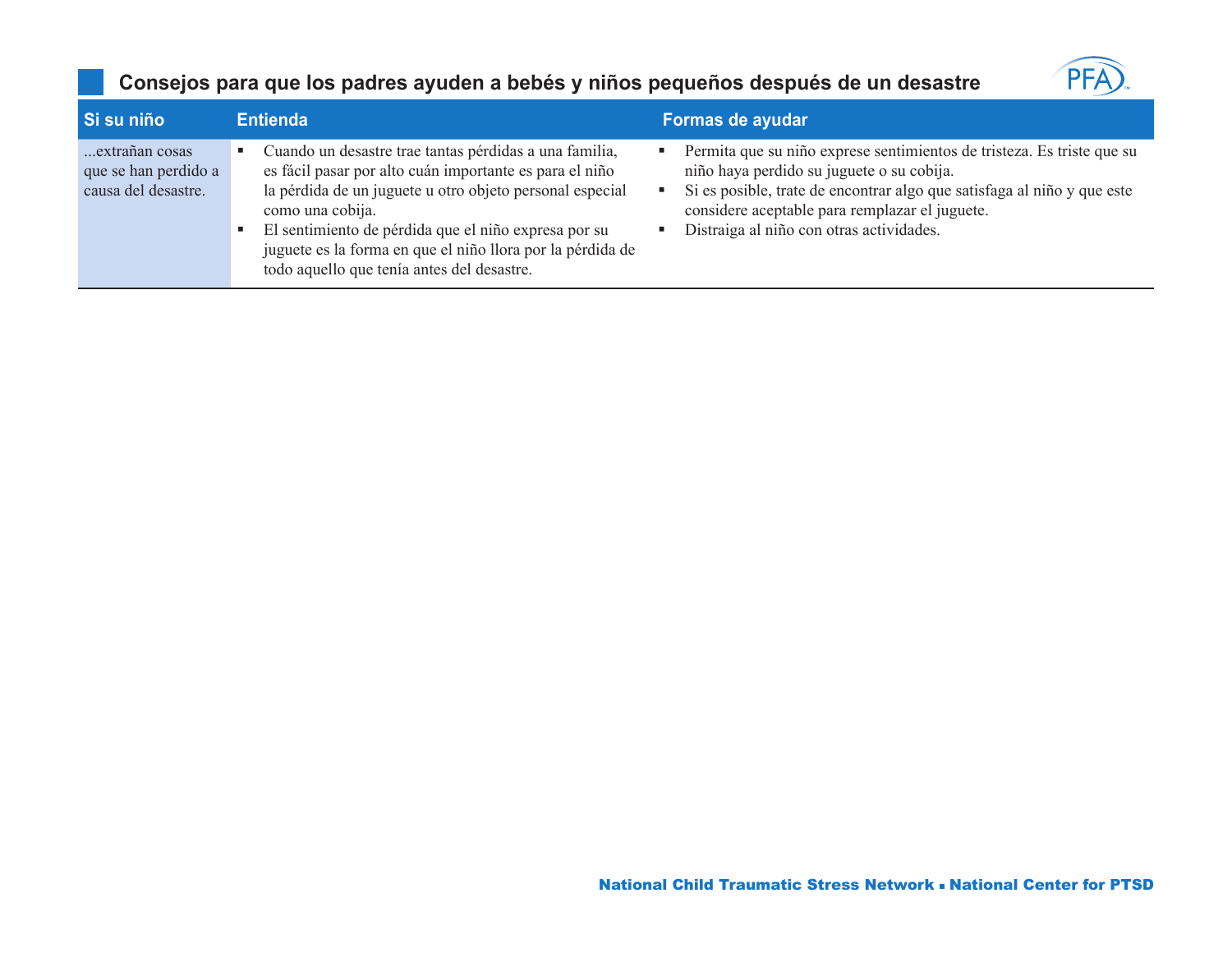#### **Consejos para que los padres ayuden a los niños de edad preescolar después de un desastre**



| Reacciones/Comportamiento                                                                                                                                                                                                                                                                                                                 | <b>Respuestas</b>                                                                                                                                                                                                                                                                                                                                                                                                                                                                                                                                                                                                                        | Ejemplos de cosas que hacer y decir                                                                                                                                                                                                                                                                                                                                                                                                                                                                                                                                                                                                                          |
|-------------------------------------------------------------------------------------------------------------------------------------------------------------------------------------------------------------------------------------------------------------------------------------------------------------------------------------------|------------------------------------------------------------------------------------------------------------------------------------------------------------------------------------------------------------------------------------------------------------------------------------------------------------------------------------------------------------------------------------------------------------------------------------------------------------------------------------------------------------------------------------------------------------------------------------------------------------------------------------------|--------------------------------------------------------------------------------------------------------------------------------------------------------------------------------------------------------------------------------------------------------------------------------------------------------------------------------------------------------------------------------------------------------------------------------------------------------------------------------------------------------------------------------------------------------------------------------------------------------------------------------------------------------------|
| Desamparo y pasividad: los niños pequeños saben<br>que no pueden protegerse a sí mismos. En un desastre<br>se sienten aun más desvalidos. Ellos quieren saber<br>que sus padres los mantendrán seguros. Ellos pueden<br>expresar esto al estar inusualmente callados o agitados.                                                          | Brinde comodidad, descanso, comida, agua y<br>oportunidades para jugar y dibujar.<br>Busque formas de guiar o enfocar el dibujo<br>٠<br>espontáneo o los juegos que tratan de los eventos<br>traumáticos, hacia algo que los haga sentir mejor y<br>seguros.<br>Asegúrele al niño que usted y otros adultos le<br>protegerán.                                                                                                                                                                                                                                                                                                            | Abrace frecuentemente a su niño, tome su mano y<br>٠<br>déjelo sentarse en su regazo por más tiempo.<br>Asegúrese de que haya un lugar especial y seguro<br>٠<br>donde su niño pueda jugar bajo la supervisión<br>apropiada.<br>Al jugar, un niño de cuatro años imagina que<br>٠<br>los vientos de un huracán le tumban los bloques<br>repetidamente. Pregúntele: "¿Puedes protegerlos<br>del viento?" El niño rápidamente construye una<br>pared doble de bloques y dice: "Los vientos no nos<br>alcanzan ahora" Un padre pudiese responder: "Esa<br>pared es realmente fuerte" y agregar: "Estamos<br>haciendo muchas cosas para mantenernos<br>seguros". |
| Miedo generalizado: Los niños pequeños pueden sentir<br>más miedo de estar solos, de estar en el baño, de irse a<br>dormir, o de estar separado de sus padres. A los niños<br>les gusta creer que sus padres pueden protegerlos en<br>toda situación y que otros adultos, como los maestros o<br>los policías, están allí para ayudarlos. | Esté lo más calmado posible con su niño. Trate<br>de no expresar sus miedos cuando su niño esté<br>presente.<br>Ayude a sus niños a recuperar su certeza de que<br>٠<br>usted no los dejará y que usted puede protegerlos.<br>Recuérdeles que hay personas trabajando para<br>٠<br>mantener a las familias seguras, y que su familia<br>puede obtener más ayuda si la necesita.<br>Si usted sale a algún sitio, asegúrele a sus niños<br>que volverá. Dígales una hora realista en palabras<br>que ellos puedan entender y regrese a tiempo.<br>Enséñele a su niño formas en las que puede<br>л.<br>comunicarle y expresarle sus miedos. | Asegúrese de que su niño no esté escuchándolo<br>٠<br>a usted expresando sus miedos cuando tenga<br>conversaciones telefónicas.<br>Diga cosas como:"Ahora estamos a salvo del<br>٠<br>terremoto y hay gente trabajando para asegurarse<br>de que estamos bien".<br>Dígale: "Si empiezas a sentirte más asustado ven<br>л<br>y toma mi mano. Entonces sabré que necesitas<br>decirme algo".                                                                                                                                                                                                                                                                   |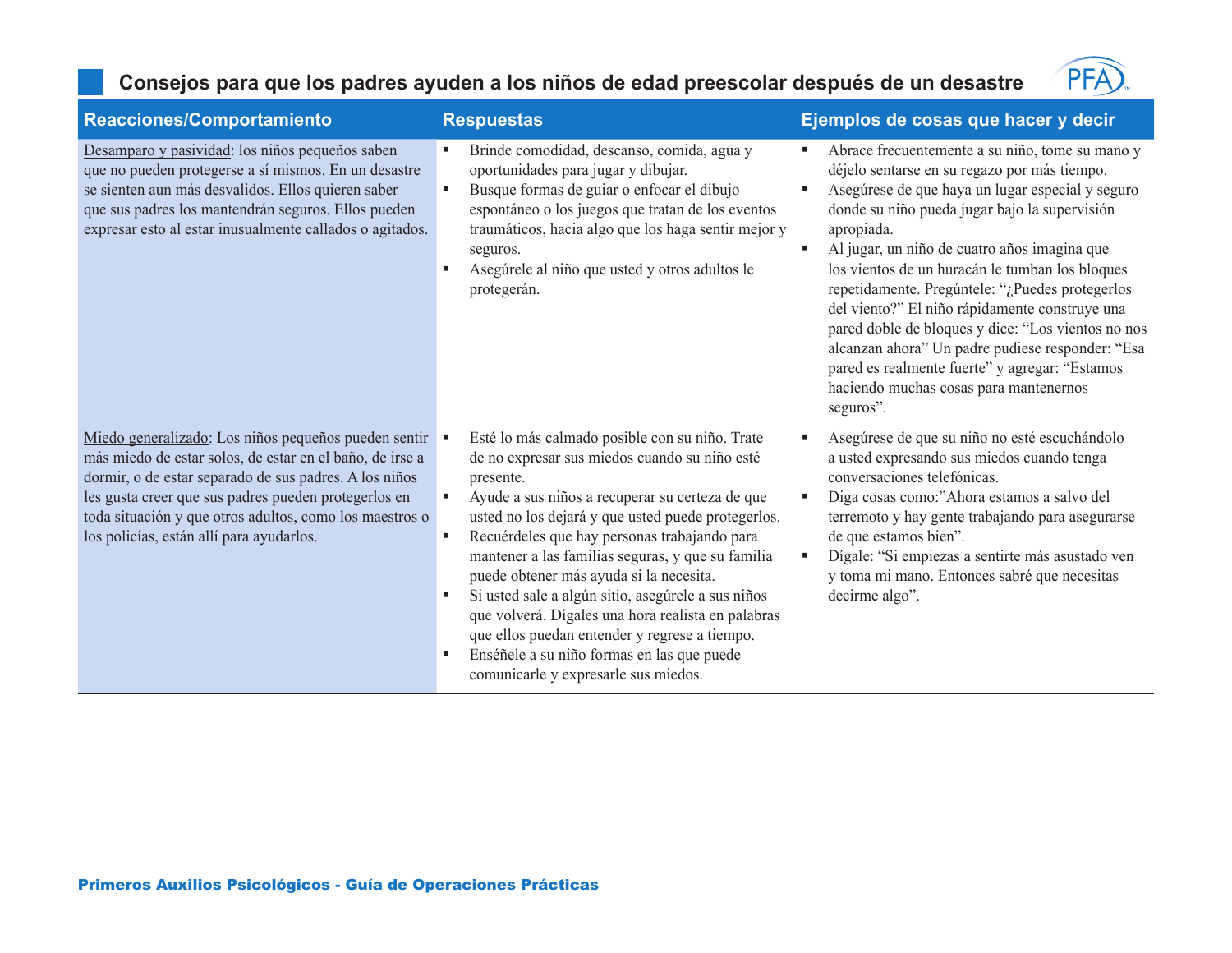#### **Consejos para que los padres ayuden a los niños de edad preescolar después de un desastre**



| Reacciones/Comportamiento                                                                                                                                                                                                                                                                                                                             | <b>Respuestas</b>                                                                                                                                                                                                                                                                                                                                                                               | Ejemplos de cosas que hacer y decir                                                                                                                                                                                                                                                                                                                                                                                                                                                                                                                                                                                                   |
|-------------------------------------------------------------------------------------------------------------------------------------------------------------------------------------------------------------------------------------------------------------------------------------------------------------------------------------------------------|-------------------------------------------------------------------------------------------------------------------------------------------------------------------------------------------------------------------------------------------------------------------------------------------------------------------------------------------------------------------------------------------------|---------------------------------------------------------------------------------------------------------------------------------------------------------------------------------------------------------------------------------------------------------------------------------------------------------------------------------------------------------------------------------------------------------------------------------------------------------------------------------------------------------------------------------------------------------------------------------------------------------------------------------------|
| Confusión sobre si el peligro ha terminado: los<br>niños pequeños pueden escuchar cosas que hablan<br>los adultos y los niños mayores que ellos, o cosas<br>dichas en la televisión, o bien imaginan que todo está<br>sucediendo nuevamente. Ellos piensan que el peligro<br>está cerca de su casa, aunque el evento haya ocurrido<br>bastante lejos. | Provea explicaciones sencillas cuando sea<br>necesario, incluso todos los días. Asegúrese de que<br>entienden las palabras que usted está utilizando.<br>Averigüe qué otras palabras o explicaciones han<br>٠<br>escuchado y clarifique lo que no sea correcto.<br>Si usted se encuentra lejos del peligro, es<br>٠<br>importante decirle a su niño que el peligro no está<br>cerca de ustedes. | Continúe explicándole a sus niños que el peligro<br>ya pasó y que él está alejado de éste.<br>Dibuje, o enséñele en un mapa, cuán alejados se<br>×<br>encuentran del área del desastre y explíqueles que<br>el lugar donde se encuentran es seguro: "¿Ves? El<br>desastre está allá, bien lejos, y nosotros estamos<br>acá en este lugar seguro".                                                                                                                                                                                                                                                                                     |
| Regresión a comportamientos de etapas anteriores<br>del desarrollo: chuparse el dedo, orinarse en la cama,<br>hablar como niño pequeño, necesidad de estar en su<br>regazo.                                                                                                                                                                           | Cuanto sea posible, permanezca neutral u<br>observando los hechos, pues esta regresión a<br>etapas anteriores del desarrollo puede persistir por<br>un tiempo después del desastre                                                                                                                                                                                                              | Si su niño comienza a orinarse en la cama, cambie<br>×,<br>su ropa y las sábanas sin hacer comentarios.<br>No deje que nadie lo critique o lo haga sentirse<br>avergonzado.                                                                                                                                                                                                                                                                                                                                                                                                                                                           |
| Miedo a que el evento adverso se repita:<br>Recordatorios: ver, escuchar o, de alguna manera,<br>sentir algo que les recuerda el desastre.                                                                                                                                                                                                            | Explique la diferencia entre el evento y los<br>٠<br>recordatorios de éste.<br>Haga todo lo posible para proteger a los niños de<br>$\blacksquare$<br>cosas que puedan recordarle el desastre.                                                                                                                                                                                                  | "Aunque está lloviendo eso no significa que el<br>٠<br>huracán está ocurriendo de nuevo. La lluvia es<br>menos poderosa y no puede causar daño como el<br>huracán".<br>Mantenga a su niño alejado de historias<br>$\blacksquare$<br>mostradas en la televisión, radio o computadora,<br>que se relacionen con el desastre y que puedan<br>provocar miedo de que éste se repita.                                                                                                                                                                                                                                                       |
| No hablar: se mantiene en silencio pues tiene<br>dificultad para expresar lo que está molestándole.                                                                                                                                                                                                                                                   | Utilice palabras que denoten sentimientos<br>×,<br>comunes, como coraje, tristeza y preocupación<br>por la seguridad de los padres, amigos y<br>hermanos.<br>No los obligue a hablar, pero hágales saber que<br>٠<br>pueden hablar con usted en cualquier momento.                                                                                                                              | Dibuje simple "caritas felices" en platos<br>٠<br>de papel, correspondientes a los diferentes<br>sentimientos. Haga una historia breve sobre<br>cada una de ellas, como: ¿"Recuerdas cuando<br>el agua entró en la casa y tú tenías una cara de<br>preocupación como esta?".<br>Diga algo así: "Los niños pueden sentirse muy<br>$\blacksquare$<br>tristes cuando su casa se daña".<br>Provea materiales de arte o de juego que les<br>٠<br>ayude a expresarse. Después utilice las palabras<br>que nombran sentimientos para cotejar cómo se<br>sintieron. "Este es un dibujo aterrador. ¿Estabas<br>asustado cuando viste el agua?" |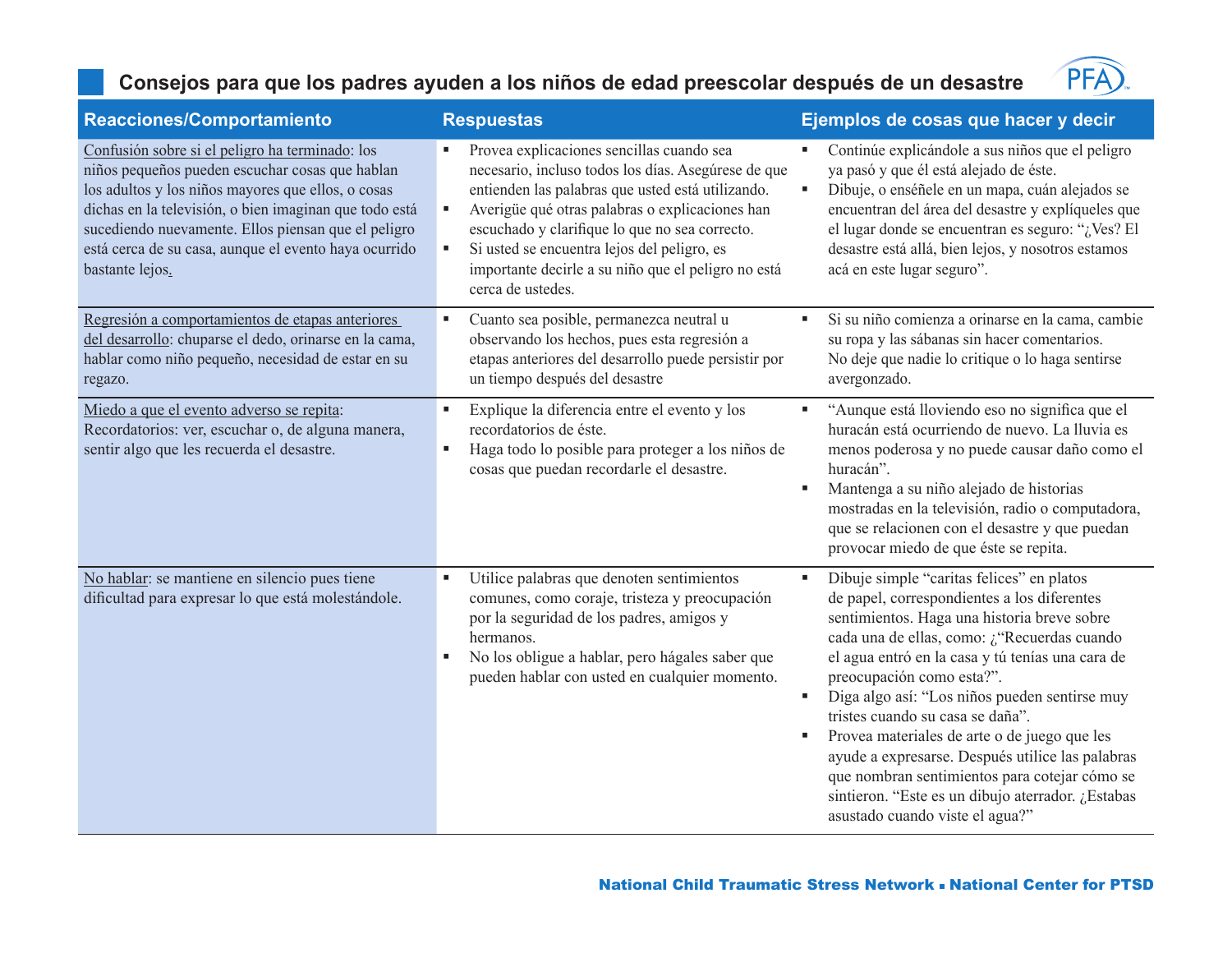### **Consejos para que los padres ayuden a los niños de edad preescolar después de un desastre**



| Reacciones/Comportamiento                                                                                                                                                                                                                                                                  | <b>Respuestas</b>                                                                                                                                                                                                                                                                                                                                                                                                 | Ejemplos de cosas que hacer y decir                                                                                                                                                                                                                                                                                                                                                                                                                                                              |
|--------------------------------------------------------------------------------------------------------------------------------------------------------------------------------------------------------------------------------------------------------------------------------------------|-------------------------------------------------------------------------------------------------------------------------------------------------------------------------------------------------------------------------------------------------------------------------------------------------------------------------------------------------------------------------------------------------------------------|--------------------------------------------------------------------------------------------------------------------------------------------------------------------------------------------------------------------------------------------------------------------------------------------------------------------------------------------------------------------------------------------------------------------------------------------------------------------------------------------------|
| Trastornos del sueño: miedo de estar solo de noche,<br>dormir solo, levantarse asustado, tener pesadillas.                                                                                                                                                                                 | Asegúrele a su niño que él está seguro. Pasen<br>un mayor tiempo juntos y tranquilos antes de<br>dormir.<br>Permita que el niño duerma con una luz tenue<br>prendida o que duerma con usted por un periodo<br>de tiempo limitado.<br>Algunos niños necesitan que se les explique la<br>diferencia entre los sueños y la vida real.                                                                                | Provea actividades relajantes antes de irse a<br>dormir. Cuéntele una de sus historias favoritas<br>cuyo tema sea reconfortante.<br>A la hora de dormir diga: "Puedes dormir con<br>p<br>nosotros esta noche, pero mañana dormirás en tu<br>propia cama".<br>"Las pesadillas vienen de los pensamientos<br>que tenemos dentro de nosotros pues estamos<br>asustados, y no de cosas que realmente están<br>pasando".                                                                              |
| No entender el concepto de la muerte: los niños<br>preescolares no entienden que la muerte no es revers-<br>ible. Ellos hacen uso del "pensamiento mágico" y<br>pueden pensar que sus pensamientos causaron la<br>muerte. La pérdida de una mascota puede ser muy<br>difícil para un niño. | Dé una explicación consistente y apropiada para<br>п<br>la edad del niño: no dé falsas esperanzas sobre la<br>realidad de la muerte.<br>No subestime los sentimientos que el niño<br>exprese relacionados con la pérdida de una<br>mascota o de un juguete especial.<br>Observe las señales sobre lo que su niño<br>п<br>pareciera querer saber. Conteste de forma<br>sencilla y pregúntele si tiene otras dudas. | Permita que su niño participe en rituales de duelo<br>culturales y religiosos.<br>Ayúdelo a encontrar su propia manera de decir<br>adiós a través del dibujo de un recuerdo feliz, al<br>encender una vela o al decir una oración por los<br>que han muerto.<br>"No, Pepper no regresará, pero podemos pensar<br>en él y recordarlo, pues fue un perrito muy<br>gracioso".<br>"El bombero dijo que nadie pudo salvar a Pepper<br>л<br>y que no fue tu culpa. Yo sé que tu lo extrañas<br>mucho". |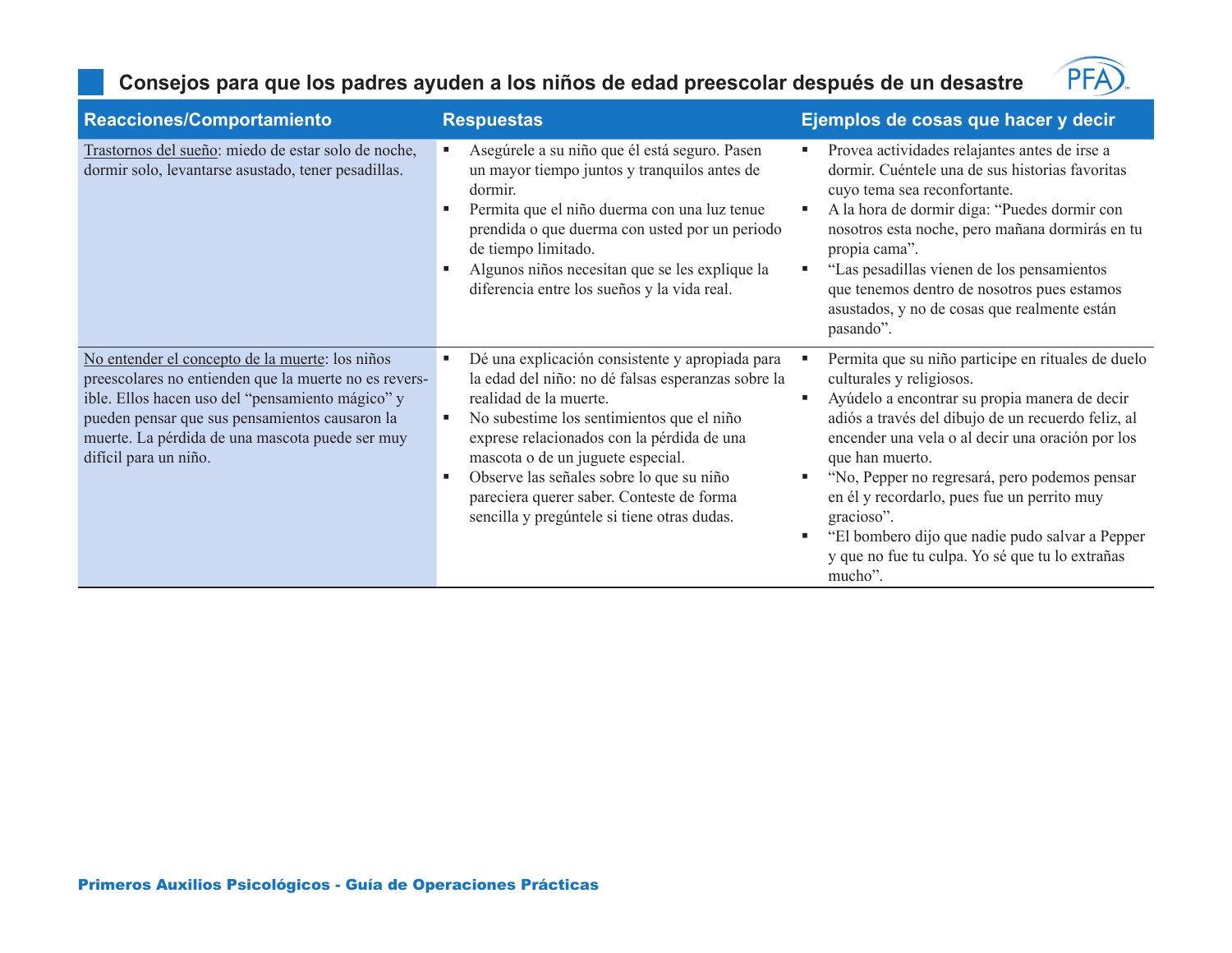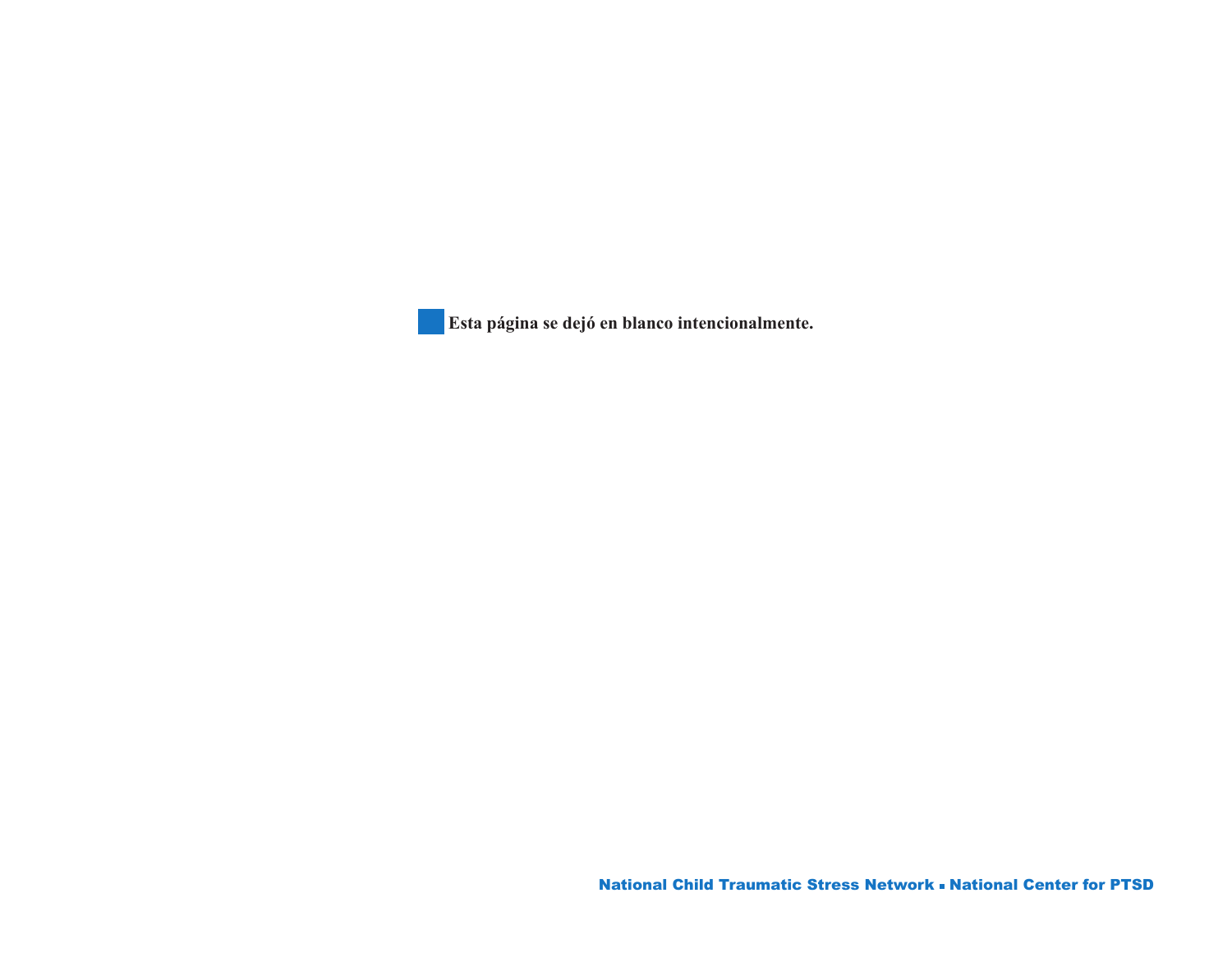#### **Consejos para que los padres ayuden a los niños de edad escolar después de un desastre**



| Reacciones/Comportamiento                                                                                                                                                                                                                             | <b>Respuestas</b>                                                                                                                                                                                                                                                                                                                                                                                                                                                                   | Ejemplos de cosas que hacer y decir                                                                                                                                                                                                                                                                                                                                                                                                                                                  |
|-------------------------------------------------------------------------------------------------------------------------------------------------------------------------------------------------------------------------------------------------------|-------------------------------------------------------------------------------------------------------------------------------------------------------------------------------------------------------------------------------------------------------------------------------------------------------------------------------------------------------------------------------------------------------------------------------------------------------------------------------------|--------------------------------------------------------------------------------------------------------------------------------------------------------------------------------------------------------------------------------------------------------------------------------------------------------------------------------------------------------------------------------------------------------------------------------------------------------------------------------------|
| Confusión en relación con lo sucedido                                                                                                                                                                                                                 | Dé explicaciones claras sobre lo que sucedió<br>cada vez que su niño pregunte. Evite detalles que<br>puedan asustarlo. Corrija cualquier información<br>incorrecta que su niño tenga sobre el peligro<br>existente en ese momento.<br>Recuérdele que hay personas trabajando para<br>п<br>mantener a las familias seguras y que pueden<br>obtener más ayuda de ser necesario.<br>Hágale saber a sus niños aquello que pueden<br>п<br>esperar que suceda más adelante.               | "Yo sé que otros niños dijeron que vienen más<br>٠<br>tornados, pero ahora nosotros estamos en un lugar<br>seguro".<br>Continúe respondiendo a las preguntas de su niño<br>٠<br>(sin impacientarse) y asegúrele que su familia está<br>protegida.<br>Dígale lo que está pasando, especialmente sobre<br>п<br>aspectos relacionados con la escuela y con el lugar<br>donde vivirán.                                                                                                   |
| Sentirse responsable: los niños de edad escolar pueden<br>sentir que ellos de alguna manera son responsables por<br>lo sucedido, o que pudieron cambiar los hechos. Ellos<br>pueden titubear al expresar sus preocupaciones en<br>presencia de otros. | Provea oportunidades para que los niños le<br>expresen sus preocupaciones.<br>Ofrézcales su apoyo y dígales por qué no es culpa<br>de ellos.                                                                                                                                                                                                                                                                                                                                        | Hable con su niño a solas. Explíquele que después<br>п<br>de un desastre como este, muchos niños -y<br>también sus padres -se preguntan: "¿Qué pude<br>hacer diferente? O: "Yo debí haber sido capaz<br>de hacer algo". Eso no significa que haya sido su<br>culpa.<br>"¿Recuerdas? El bombero dijo que nadie pudo<br>٠<br>salvar a Pepper y que no fue tu culpa".                                                                                                                   |
| Miedo de que el evento vuelva a suceder y reacciones<br>ante los recordatorios.                                                                                                                                                                       | Ayude a identificar los diferentes recordatorios<br>(personas, lugares, sonidos, olores, sentimientos,<br>horas del día) y clarifique la diferencia entre el<br>evento y los recordatorios que ocurren después de<br>estos eventos.<br>Asegúreles, tantas veces como sea necesario, que<br>ellos están a salvo.<br>Proteja a los niños de ver la cobertura de los<br>medios sobre el desastre, pues esto puede provocar<br>el temor de que el evento está sucediendo<br>nuevamente. | Cuando ellos reconocen que están recordando,<br>٠<br>dígales: "Trata de pensar: estoy afectado porque<br>estoy recordando el huracán pues está lloviendo,<br>pero en este momento no hay huracán y me<br>encuentro a salvo".<br>"Yo creo que debemos dejar de ver la televisión<br>٠<br>ahora mismo".<br>Trate de sentarse con su niño mientras este ve<br>٠<br>la televisión. Pídale a su niño que describa lo<br>que vieron en las noticias. Clarifique cualquier<br>malentendido. |
| Recuento del evento o jugar representando el evento<br>una y otra vez.                                                                                                                                                                                | Permita que el niño hable y exteriorice las<br>×<br>reacciones. Dígale que esto es normal.<br>Promueva la resolución positiva de problemas a<br>×<br>través del juego y el dibujo.                                                                                                                                                                                                                                                                                                  | "Tú estas haciendo muchos dibujos de lo que<br>٠<br>sucedió ¿Sabías que muchos niños hacen esto?".<br>"Te puede ayudar el dibujar sobre cómo te gustaría<br>٠<br>que tu escuela fuese reconstruida para hacerla más<br>segura".                                                                                                                                                                                                                                                      |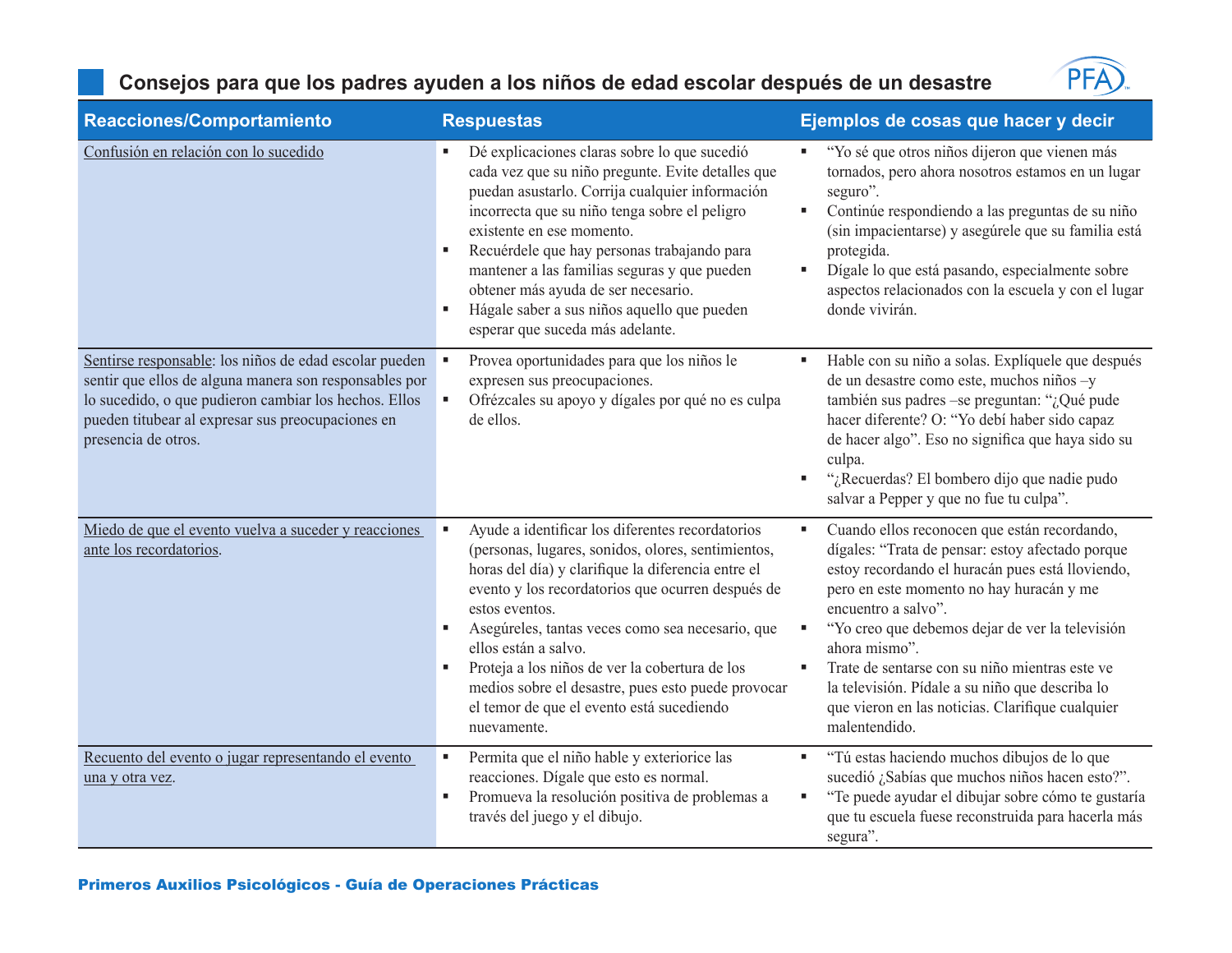### **Consejos para que los padres ayuden a los niños de edad escolar después de un desastre**



| Reacciones/Comportamiento                                                                                                  | <b>Respuestas</b>                                                                                                                                                                                                                                                                                                                              | Ejemplos de cosas que hacer y decir                                                                                                                                                                                                                                                                                                                                                           |
|----------------------------------------------------------------------------------------------------------------------------|------------------------------------------------------------------------------------------------------------------------------------------------------------------------------------------------------------------------------------------------------------------------------------------------------------------------------------------------|-----------------------------------------------------------------------------------------------------------------------------------------------------------------------------------------------------------------------------------------------------------------------------------------------------------------------------------------------------------------------------------------------|
| Miedo de sentirse abrumados por sus sentimientos.                                                                          | Proporcione un lugar seguro para que el niño<br>exprese sus miedos, coraje, tristeza, etc. Permita<br>que el niño llore o que esté triste; no espere que<br>sea fuerte o valiente.                                                                                                                                                             | "Cuando suceden cosas aterrorizantes, las<br>personas experimentan sentimientos fuertes, como<br>sentirse muy enojados con los demás o estar muy<br>tristes. ¿Te gustaría sentarte aquí con una cobija<br>hasta que te sientas mejor?".                                                                                                                                                       |
| Problemas del sueño: pesadillas, miedo de ir a dormir<br>solo, exigir dormir con sus padres.                               | Permita que su niño le hable sobre su pesadilla.<br>Explíquele que el tener pesadillas es normal y<br>que esto desaparecerá. No le pida al niño que le<br>dé muchos detalles acerca de la pesadilla.<br>Hacer arreglos temporales a la hora de dormir<br>está bien; haga un plan para que su niño regrese a<br>sus hábitos normales de dormir. | "Eso fue una pesadilla muy terrible. Vamos a<br>×<br>pensar en cosas buenas en la que podemos soñar<br>y yo te sobaré la espalda hasta que te quedes<br>dormido".<br>"Te puedes quedar en nuestro cuarto por las<br>próximas dos noches. Después pasaremos más<br>tiempo contigo en tu cama antes de que vayas<br>a dormir. Si te sientes asustado nuevamente,<br>podemos hablar sobre esto". |
| Preocupación por la seguridad de ellos y de otros.                                                                         | Ayúdelos a expresar sus preocupaciones y<br>provéale información realista.                                                                                                                                                                                                                                                                     | Construya una "Caja de Preocupaciones" donde<br>el niño pueda escribir sus preocupaciones y<br>ponerlas en su interior. Designe un tiempo para<br>revisar, buscar soluciones y encontrar respuestas<br>para dichas preocupaciones.                                                                                                                                                            |
| Comportamientos alterados: agresividad o<br>comportamiento errático poco usuales.                                          | Anime al niño a participar en actividades<br>recreativas y a hacer ejercicios como una forma<br>de expresarse y lidiar con sus sentimientos de<br>frustración.                                                                                                                                                                                 | "Yo sé que no fue tu intención tirar esa puerta.<br>٠<br>Debe ser muy duro sentir tanto coraje".<br>"¿Qué tal si vamos a caminar? Algunas veces el<br>٠<br>poner nuestros cuerpos en movimiento ayuda con<br>los sentimientos intensos".                                                                                                                                                      |
| Dolores corporales: dolores de cabeza, del estómago<br>o musculares, para los cuales no parece haber razón<br>justificada. | Averigüe si existe una razón médica. De no ser<br>así, brinde apoyo y asegúrele que esto es normal.<br>Sea realista con su niño (observe los hechos);<br>в<br>el prestar mucha atención a esta quejas puede<br>aumentarlas.                                                                                                                    | Asegúrese de que su niño duerma lo suficiente,<br>۸<br>coma bien, tome suficiente agua y haga suficiente<br>ejercicio.<br>"¿Qué tal si te sientas allí? Avísame cuando te<br>sientas mejor y podamos jugar cartas".                                                                                                                                                                           |